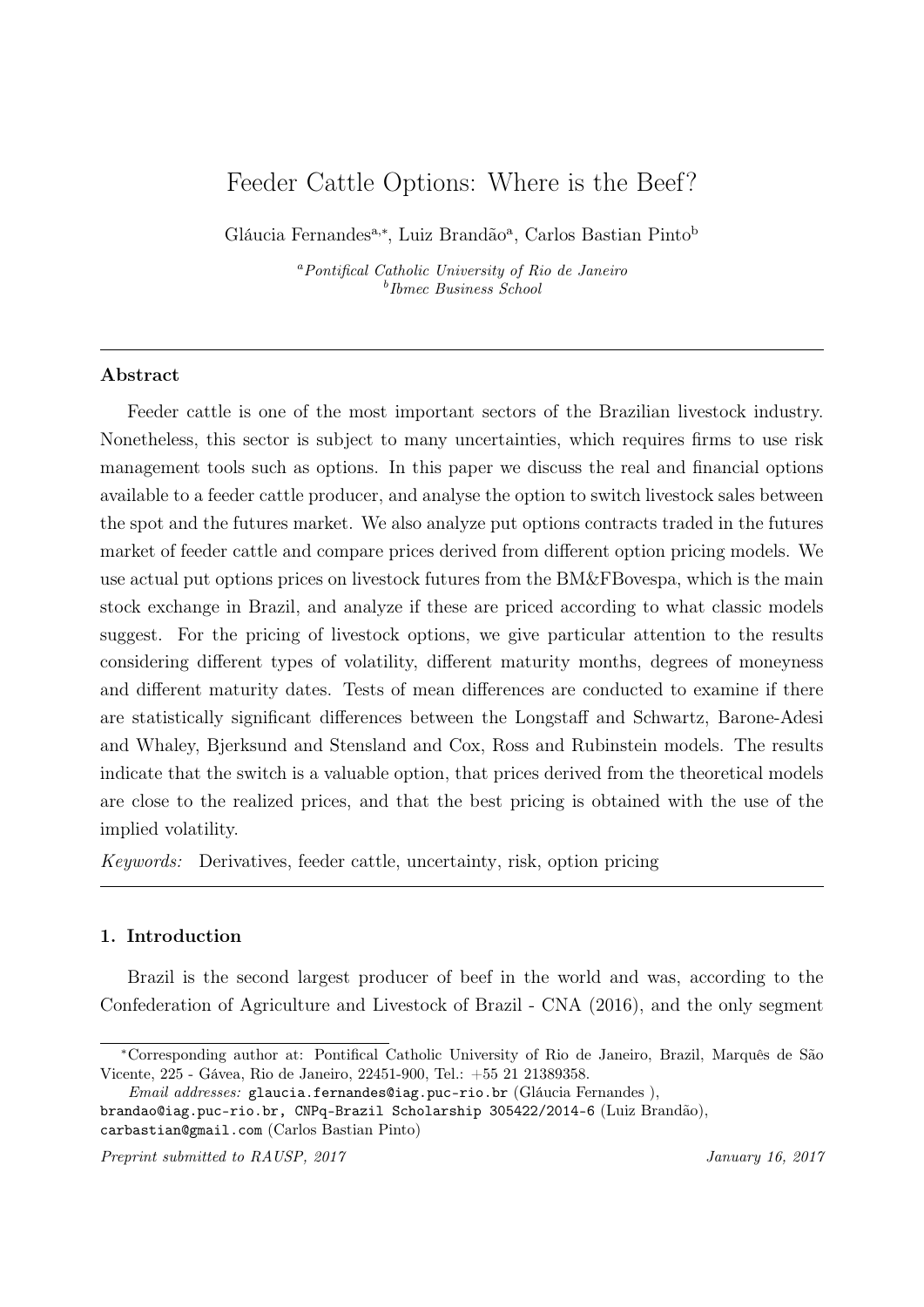of the Brazilian economy to show growth and a surplus in the trade balance of 2015. The growth of this sector can be observed by the volume of beef exports in February 2016, which had a 27% increase over the 78,000 tons of beef exported in January of the same year [\(CEPEA/UPS, 2016\)](#page-23-0).

The growth of this commodity, however, is accompanied by numerous risks inherent to it, such as: (i) fluctuations in the price of beef and chicken (substitute goods); (ii) costs of inputs; (iii) interruption of exports of Brazilian beef due to the spread of disease; (iv) foreign exchange risk; (v) inability to cover operating costs; (vi) credit risk; (vii) difficulties in stock formation; (viii) the risk of production loss and others operating risks, and (ix) base risk, which is the difference between spot price and futures price. In the harvest months (December to May) there is a strengthening of the base, i.e., the difference of the base decreases; On the other hand, in the off season (June to November) there is a weakening of the base, i.e., the difference of the base increases.

In order to protect themselves against this risk, managers can resort to the use of derivative instruments, such as options which are contracts that provide the right to buy or sell an asset at a predetermined future date for a set price. According to [Hull](#page-24-0) [\(2006\)](#page-24-0), the derivatives market is widely used for hedging purposes, in particular for problems arising from financial risks and the seasonality of agricultural commodities [\(Lima et al., 2007\)](#page-24-1). Derivative markets have expanded significantly in the last years due to the strong volatility of exchange rates and interest rate [\(Farhi, 2016\)](#page-23-1). Derivative instruments include futures contracts, forward contracts, swaps and options market, each of which has specific characteristics. Options, for example, come in two categories: real options and the financial options.

Real options are opportunities to purchase real assets on favorable terms at a future time [\(Myers, 1977\)](#page-24-2). According to [Trigeorgis and Reuer](#page-25-0) [\(2017\)](#page-25-0) these favorable terms hinge on adjustment costs, market power, or other imperfections in product or factor markets. Some authors such as [Cunha et al.](#page-23-2) [\(2014\)](#page-23-2) and [Fernandes et al.](#page-24-3) [\(2015\)](#page-24-3) analyze the real options associated with the market for livestock. [Cunha et al.](#page-23-2) [\(2014\)](#page-23-2) used the real option approach to analyze the economic feasibility of a feeder cattle experimental feedlot, and use the [Black and Scholes](#page-23-3) [\(1973\)](#page-23-3) and [Merton](#page-24-4) [\(1973\)](#page-24-4) (BSM) model to price this option. The study concluded that confinement is a financially attractive alternative. A similar analysis was made by [Bastian-Pinto et al.](#page-23-4) [\(2015\)](#page-23-4). [Fernandes et al.](#page-24-3) [\(2015\)](#page-24-3), on the other hand, evaluated the real option of storing bio-gas from swine biomass. According to the authors, storing bio-gas for future sale in the spot market can increase the revenue of rural investors who have in place power generation infrastructure and a connection to the grid.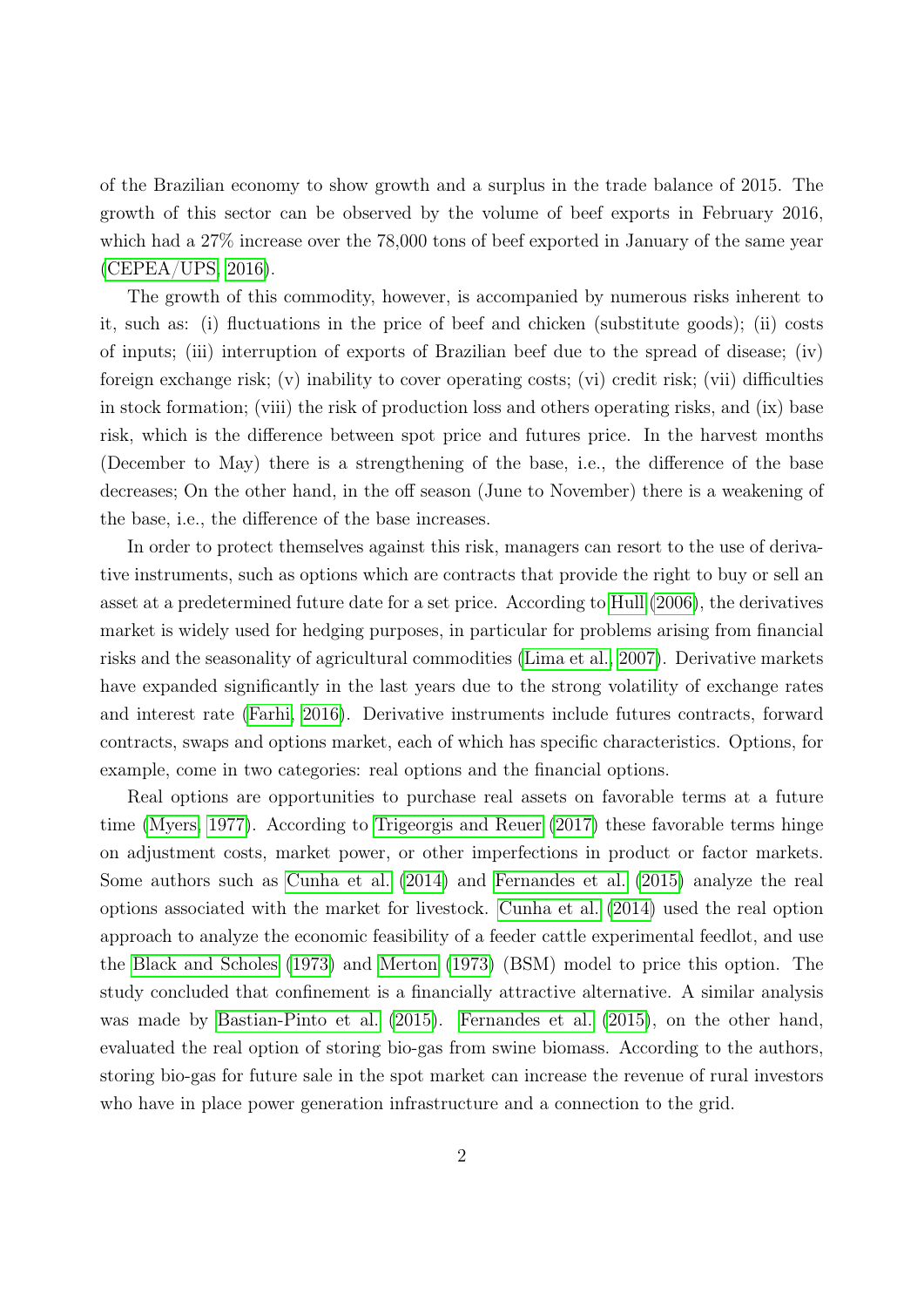Financial options contracts, on the other hand, are options on financial, as opposed to real assets, and are an important risk management mechanism, but the use of livestock options is scarce due to the unfamiliarity of the agents with option pricing models. The literature on financial options is vast. [Vitiello Jr](#page-25-1) [\(2000\)](#page-25-1) compared the option models of [Black and Scholes](#page-23-3) [\(1973\)](#page-23-3) and [Merton](#page-24-4) [\(1973\)](#page-24-4) (BSM), to the binomial model of [Cox et al.](#page-23-5) [\(1979\)](#page-23-5) (CRR) to determine which one would better approximate traded market values. The author reached the conclusion that option values at the Bolsa de Mercadorias & Futuros (BM&F Bovespa) from July 1994 to June 1997 were closer to the BSM model. [Silva and](#page-25-2) [Maia](#page-25-2) [\(2011\)](#page-25-2) and [Tonin and Coelho](#page-25-3) [\(2012\)](#page-25-3) conducted a study on Arabica coffee pricing in the futures market of BM&FBovespa. [Silva and Maia](#page-25-2) [\(2011\)](#page-25-2) based their analysis exclusively on the BSM model, considering three different ways of estimating volatility. The tests showed that the implied volatility generated results closer to market prices. [Tonin and Coelho](#page-25-3) [\(2012\)](#page-25-3), on the other hand, tested the models of [Black](#page-23-6) [\(1976\)](#page-23-6), [Barone-Adesi and Whaley](#page-23-7) [\(1987\)](#page-23-7), [Bjerksund and Stensland](#page-23-8) [\(1993\)](#page-23-8) and the binomial and trinomial models for different calculations of volatility. The results showed that the best performance for option pricing occurred with the implied volatility. Regarding the pricing models, the best performance was achieved with the [Barone-Adesi and Whaley](#page-23-7) [\(1987\)](#page-23-7) model.

[Clemente and Mattos](#page-23-9) [\(2011\)](#page-23-9) compared the prices obtained in two models (Binomial and BSM) to those trading on the BM&FBovespa futures feeder cattle market. For comparison, the authors performed the tests with the use of two different types of volatility: historical and implied volatility. They concluded that the BSM model presented a better result compared to the binomial model for calls. For puts, the binomial model presented a better result. Close to this work, [Pontes et al.](#page-24-5) [\(2013\)](#page-24-5) analyzed the results of pricing feeder cattle options with the BSM model, for different types of volatility (historical, implicit and deterministic) and concluded that the pricing model with historical volatility performed better. Regarding the future market, [Fraga and Neto](#page-24-6) [\(2016\)](#page-24-6) test the existence of a long-term relationship between the physical and future markets of soybeans and also test the hypothesis of efficiency of the future price of this commodity. The results showed that the hypothesis of efficiency of the short-run market was rejected, but the existence of a long-term relationship between the spot and future series of soybeans was confirmed.

According to [Correa et al.](#page-23-10) [\(2014\)](#page-23-10), the uncertainties regarding the prices that will be practiced in the commercialization of production expose the agents of the productive chain of feeder cattle to risks that can compromise the results of the activity. In this sense, knowing the behavior of the prices of feeder cattle in the market is an important differential for the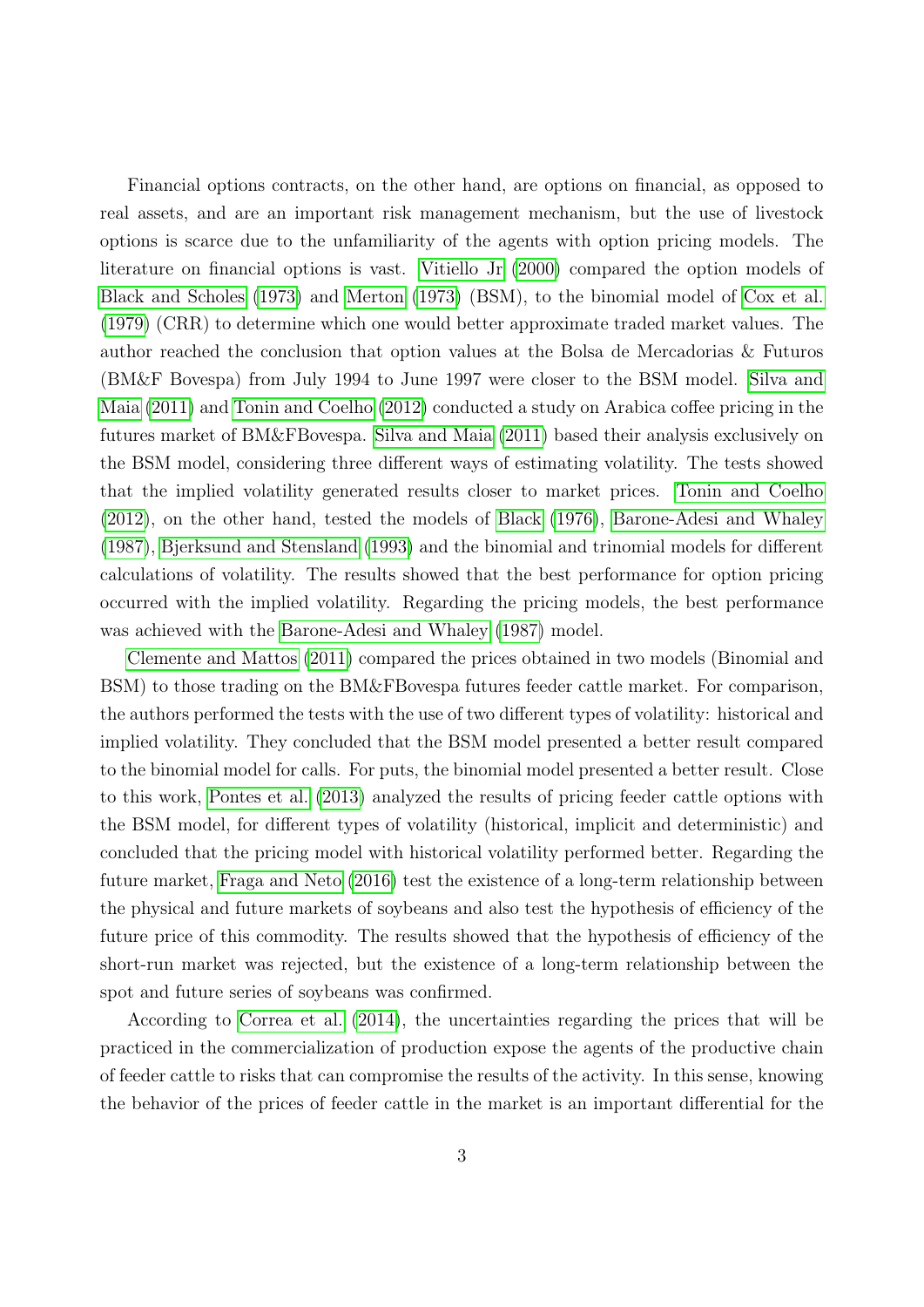planning of cattle production and the definition of trading strategies. Moreover, in view of the great representativeness of livestock in the economic context, the analysis of the behavior of cattle prices within the production chain is extremely important, since it is indispensable to the correct planning of the activity. Thus, it becomes evident the producer's need to find ways to protect himself against possible price fluctuations and use the most appropriate mechanisms for risk management [\(Guerra et al., 2013\)](#page-24-7).

In this article we analyze the different types of options available to the feeder cattle producer. We consider that the producer has five real options and one financial option. Under the former, first he has the option to choose between producing milk or beef. Second, if he chooses beef he has the option of fattening the cattle in pasture or through confinement. Third, if he chooses confinement, he has the option to determine the best time to confine the cattle. He also has the option to choose the best time for sale and, finally, if the sale will be held in the spot market or in the futures market, which is a real option to switch between these two markets.

Regarding the financial option, the producer can buy put options in the future market. In this sense, we analyze different American option pricing models and examine whether these models differ significantly from traded market prices for feeder cattle put options on the BM&FBovespa for the period from January 2000 to February 2016. This period is important because according to [Sachs and Pinatti](#page-24-8) [\(2015\)](#page-24-8), the economic scenario changed since the Plano Real in 1994, whose consequences for the cattle ranchers were the revision of the productive chain. The producers started to face a tighter margin of profit in which the planning of the activity must be done in both the cost and the revenue. Also, since the 1990s, government policy began to provide new forms of support for agriculture. It was decided to create more modern instruments in partnership with a private initiative. Among them the put option contracts was implemented in the form of a price insurance for the rural producer [\(Pereira et al., 2015\)](#page-24-9).

Note that feeder cattle options in futures market are American type options, i.e., it may be exercised by the holder at any time up to the maturity date. European options, on the other hand, can only be exercised at maturity. We consider the prices determined by the models of [Longstaff and Schwartz](#page-24-10) [\(2001\)](#page-24-10), [Barone-Adesi and Whaley](#page-23-7) [\(1987\)](#page-23-7), [Bjerksund](#page-23-8) [and Stensland](#page-23-8) [\(1993\)](#page-23-8) and [Cox et al.](#page-23-5) [\(1979\)](#page-23-5), and show the results for different strata of the sample such as different maturities of the underlying assets, different degrees of moneyness and three volatility extraction techniques. Our analysis differs from the extant literature we consider American put options of futures contracts for feeder cattle under several different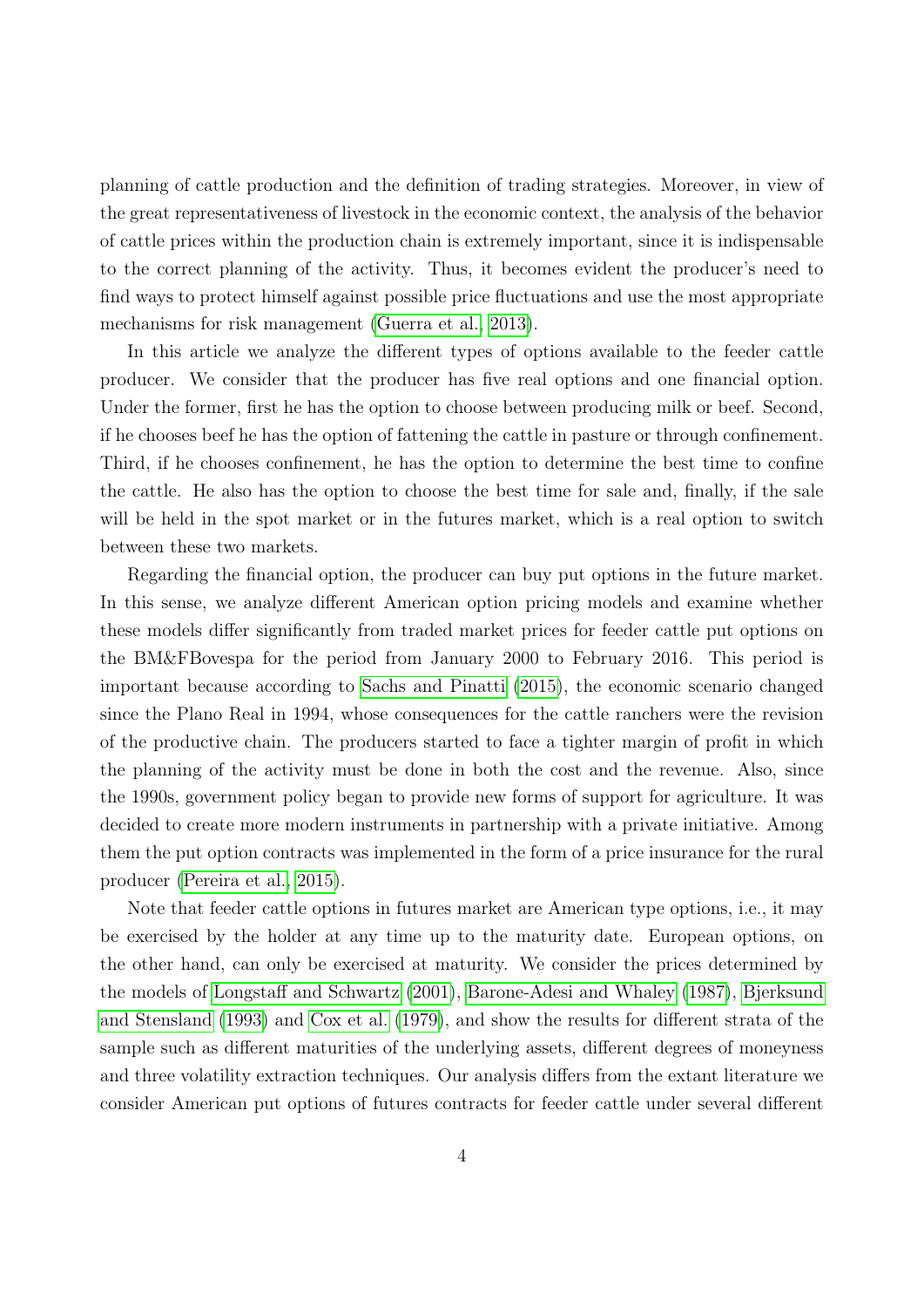pricing models, while most commodities studies analyze only European type options.

This article is structured as follows: after this introduction, section 2 provides a brief review of the models used in this work and the research method. Section 3 presents the options associated with the feeder cattle market. Section 4 and 5 respectively discuss the results about the real option to switch markets and the financial put option. In section 6 we conclude.

# 2. Option Pricing Models

The holder of an option (long position) has the right to exercise it upon payment of the exercise price to the seller (short position). There are two basic types of options: call options and put options. The holder of a call option has the right to buy a certain underlying asset at a specific price at a predetermined date or over a period of time. On the other hand, the holder of a put option has the right to sell an underlying asset for a predetermined value at a predetermined date or over a period of time.

In the early 1970s, [Black and Scholes](#page-23-3) [\(1973\)](#page-23-3) and [Merton](#page-24-4) [\(1973\)](#page-24-4) (BSM) developed a model for pricing options that is widely used until this day to determine the price of options on stocks, indices and commodities. This model assumes that the returns on the asset follows a normal distribution and that asset prices follow a log-normal distribution, according to the stochastic diffusion process presented by equation [1:](#page-4-0)

$$
\frac{dS_t}{dS} = \mu dt + \sigma dW_t \tag{1}
$$

<span id="page-4-1"></span><span id="page-4-0"></span>where  $S_t$  is the asset price diffusion process,  $W_t$  is a Wiener process,  $\mu$  is the growth rate and  $\sigma$  is the volatility of the underlying asset. The solution to the differential equation that models the price of a European option is given by equations [2,](#page-4-1) [3](#page-4-2) and [4:](#page-4-3)

$$
p = Xe^{-rt}N(-d_2) - S_0N(-d_1)
$$
\n(2)

<span id="page-4-2"></span>where

$$
d_1 = \frac{\ln(S_0/X) + (r + \sigma^2/2)T}{\sigma\sqrt{T}}\tag{3}
$$

$$
d_2 = d_1 - \sigma \sqrt{T} \tag{4}
$$

<span id="page-4-3"></span>where p is the put option price,  $N(d_1)$  and  $N(d_2)$  are, respectively, the cumulative normal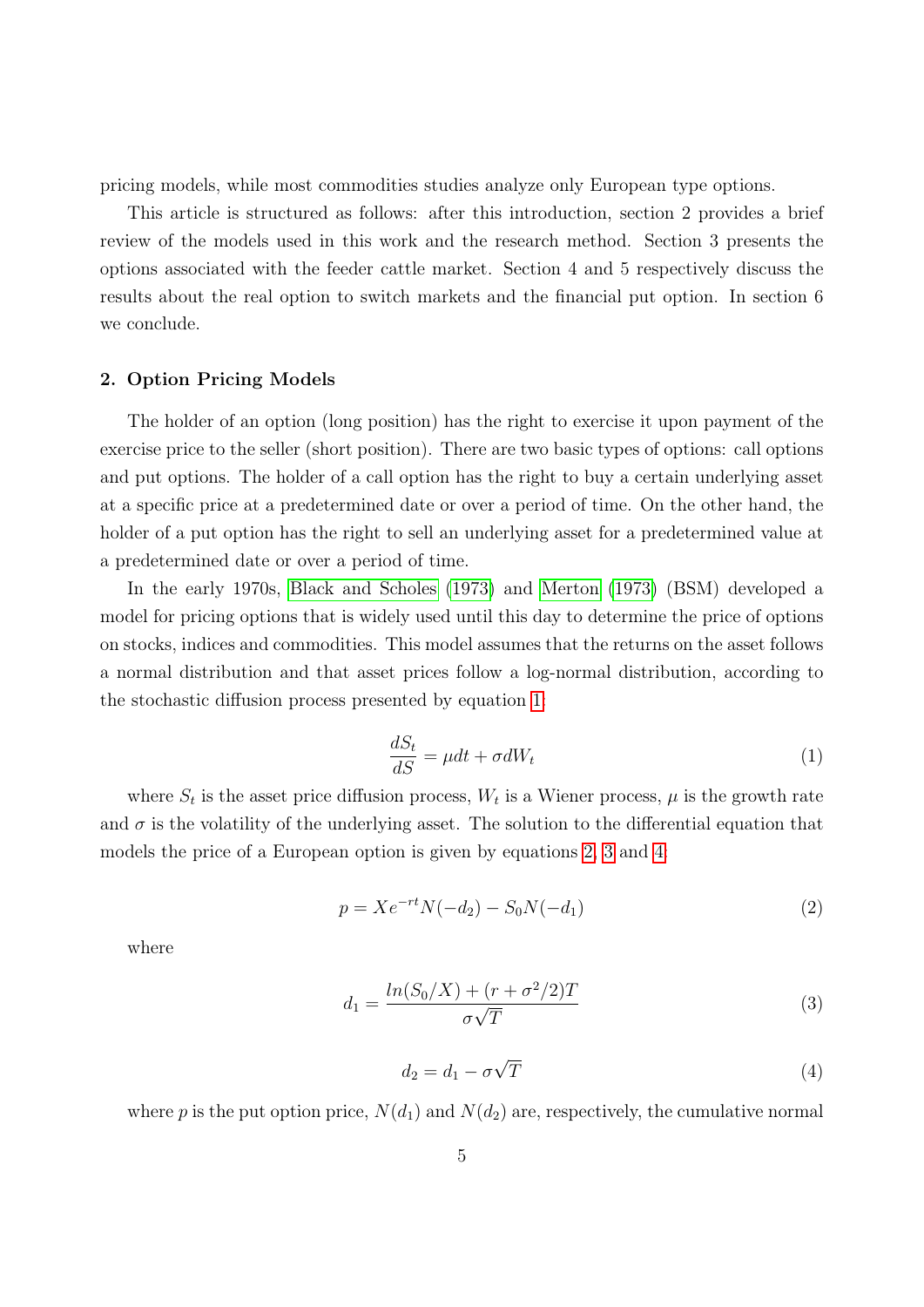distribution function for  $d_1$  and  $d_2$ .  $S_0$  is the price of the underlying asset at the moment 0, X is the exercise price, r is the risk-free rate,  $\sigma$  is the volatility of the underlying asset and T is the time to expiration of the option.

The BSM model for European options, however, cannot be used to price American options, as these are more complex to assess. Part of the pricing problem involves determining the optimal time of exercise. There are few analytical solutions for American-style options, such as the models of [Barone-Adesi and Whaley](#page-23-7) [\(1987\)](#page-23-7) and [Bjerksund and Stensland](#page-23-8) [\(1993\)](#page-23-8). The idea of the first model is to calculate the premium of early exercise and then add it to the value of European option calculated by the BSM model. According to [Barone-Adesi](#page-23-7) [and Whaley](#page-23-7) [\(1987\)](#page-23-7) as the differential equations of European and American options differ only in the boundary conditions, then, the premium should also follow the same differential equation. Thus, the value of American option is given by equation [5:](#page-5-0)

$$
F(S) = \begin{cases} f(S) + A\left(\frac{S}{S^*}\right)^{\beta}, & \text{if } \text{for } S < S^*,\\ S - 1, & \text{if } \text{for } S \ge S^*. \end{cases} \tag{5}
$$

<span id="page-5-1"></span><span id="page-5-0"></span>where  $f(S)$  is the value of a European option calculated by the Black & Scholes model. However, the exercise price is replaced by investment. The calculation of the coefficient A depends on the trigger value  $(S^*)$ . This value is obtained by a non-linear equation [6:](#page-5-1)

$$
S^* - 1 = f(S^*) + \frac{S^*}{\beta} (1 - e^{-\delta T} N[d_1(S^*)])
$$
\n(6)

Note that the second term on the right is exactly the coefficient A.

On the other hand the model of [Bjerksund and Stensland](#page-23-8) [\(1993\)](#page-23-8) is considered computationally more efficient and accurate in pricing options with longer terms [\(Haug, 1998\)](#page-24-11). This model requires imposing a price limit which if reached by the underlying asset, the option is exercised. Thus, with this model the American option can take the values shown in equations [7,](#page-5-2) [8](#page-5-3) and [9:](#page-6-0)

<span id="page-5-2"></span>
$$
F(S) = \begin{cases} \alpha S^{\beta} - \alpha \phi(S, T, \beta, S^*) + \phi(S, T, 1, S^*) - \phi(S, T, 1, I, S^*), \\ -I\phi(S, T, 0, S^*) + I\phi(S, T, 0, I, S^*), & \text{if } \text{for } S < S^*, \\ S - I, & \text{if } \text{for } S \ge S^*. \end{cases} (7)
$$

<span id="page-5-3"></span>where

$$
\alpha = (S^* - I)(S^*)^{-\beta}
$$
\n
$$
\alpha = (S^* - I)(S^*)^{-\beta}
$$
\n
$$
(8)
$$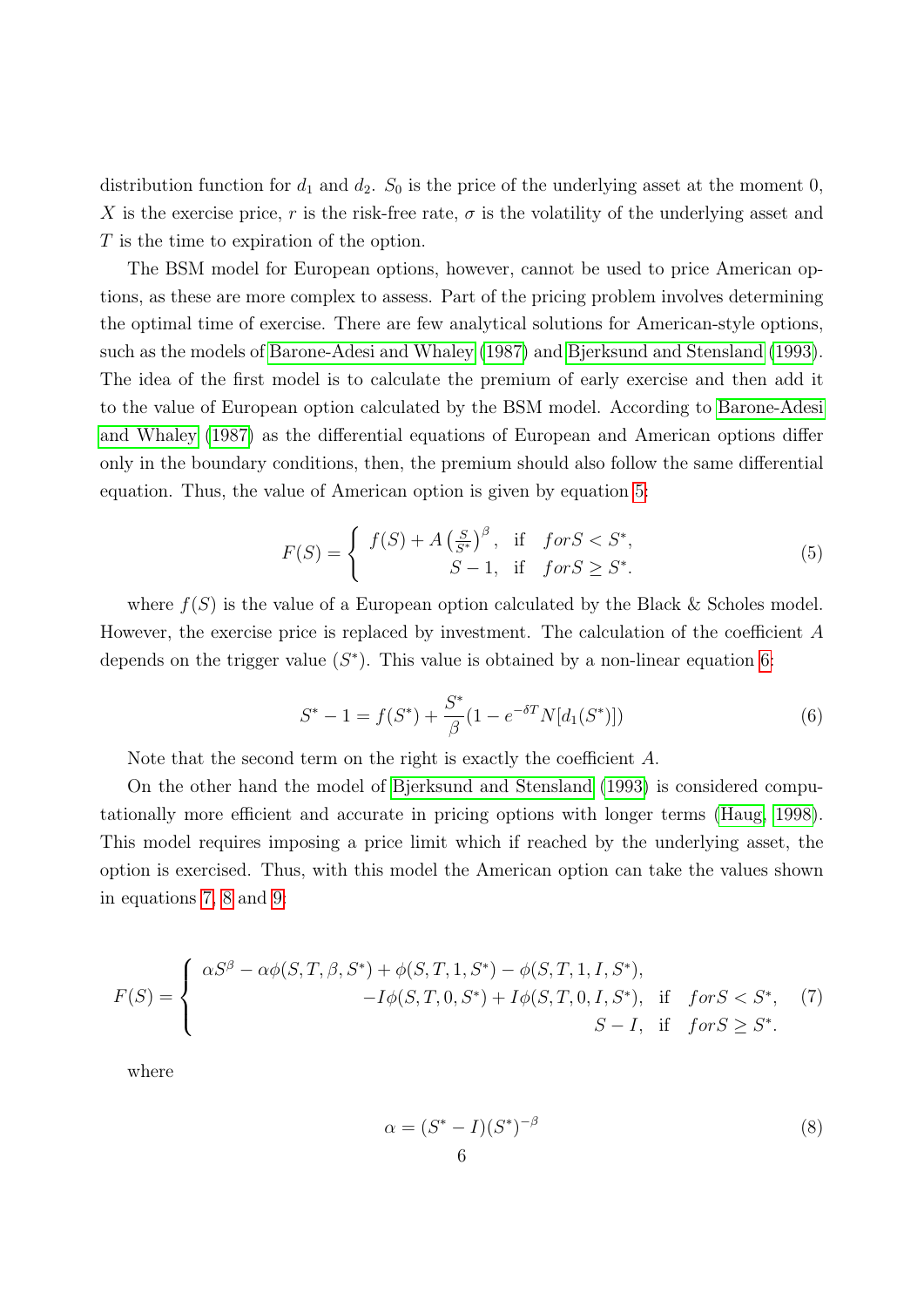$$
\beta = \left(\frac{1}{2} - \frac{r - \delta}{\sigma^2}\right) + \sqrt{\left(\frac{r - \delta}{\sigma^2} - \frac{1}{2}\right)^2 + \frac{2r}{\sigma^2}}
$$
(9)

<span id="page-6-1"></span><span id="page-6-0"></span>The positive values of r and  $\delta$  ensure that  $\beta$  must be greater than 1. The function  $\phi(S, T, \gamma, H, S^*)$  is given by equations [10](#page-6-1) to [14:](#page-6-2)

$$
\phi = e^{\lambda T} S^* \left\{ N(\alpha) - \left( \frac{S^*}{S} \right)^{\kappa} N(b) \right\} \tag{10}
$$

$$
a = -\frac{\ln\left(\frac{S}{H}\right) + \left[r - \delta + \left(\gamma - \frac{1}{2}\right)\sigma^2\right]T}{\sigma\sqrt{T}}\tag{11}
$$

$$
b = -\frac{\ln\left(\frac{S^*}{SH}\right) + \left[r - \delta + \left(\gamma - \frac{1}{2}\right)\sigma^2\right]T}{\sigma\sqrt{T}}\tag{12}
$$

where  $H \leq S^*$  and the variables  $\lambda$  and  $\kappa$  are, respectively:

$$
\lambda = -r + \gamma(r - \delta) + \frac{1}{2}\gamma(\gamma - 1)\sigma^2 \tag{13}
$$

<span id="page-6-2"></span>and

$$
\kappa = \frac{2(r - \delta)}{\sigma^2} + (2\gamma - 1) \tag{14}
$$

In equation (6), the first two terms represent the discount component, i.e., the premium received by the prepayment of the option, while the last four terms represent the value of the European option.

The binomial method is considered more intuitive than the numerical methods, besides being very simple and flexible, and can be applied to both European and American options. [Cox et al.](#page-23-5) [\(1979\)](#page-23-5) showed that the distribution of continuous lognormal probability can be modeled by a discrete binomial tree, where at each time interval  $(\Delta t)$  there are two possible moves: up  $(u)$  and down  $(d)$ , defined according to its individual probabilities. The equations and parameters developed in the binomial model are based on the assumption that there are no arbitrage possibilities, i.e.,  $d < 1+r < u$ . Thus, changing from S to  $S_u$  corresponds to an upward movement, with probability of occurrence  $p$ , and changing from  $S$  to  $S_d$  corresponds to a downward movement, with probability  $(1 - p)$ .

The model of [Longstaff and Schwartz](#page-24-10) [\(2001\)](#page-24-10) is an innovative alternative to traditional techniques of finite difference and binomial trees. The method uses dynamic programming techniques, where at every moment before the maturity of an American option the owner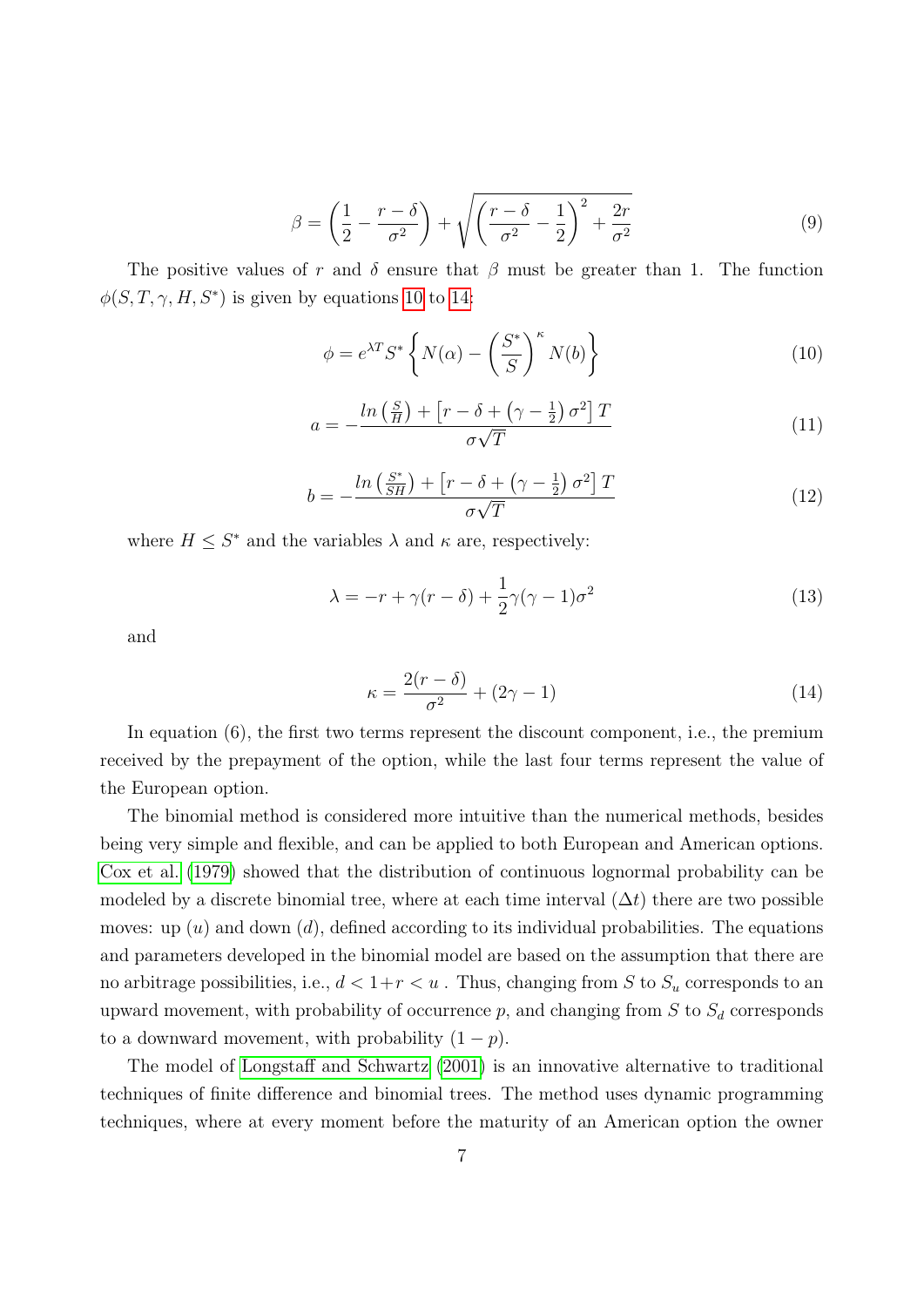of the option compares the payoff from early exercise with its continuation value. The contribution of these authors was to identify the expectation conditional function to be estimated in the simulation using the least squares method. This technique is defined as the least squares method Monte Carlo (LSM) and can be used to price American options and options whose state variables follow any stochastic process or non-Markov process. The option value is the average of the cash flows from the optimal exercise in each simulation, discounted until the initial time, as shown in equation [15:](#page-7-0)

$$
V_0 = \frac{1}{m} \sum_{j=1}^{m} V_{ij} e^{-t_j r}
$$
\n(15)

<span id="page-7-0"></span>where r is the risk free interest rate, m is the number of simulated price paths,  $t_j$  is a optimal exercise date of the option in the simulation  $i, V_{ji}$  is the cash flow generated by the exercise of the option at the moment  $t_j$ , in simulation i.

#### 2.1. Volatility determination

The option premium can vary greatly depending on the volatility used in the pricing model. Thus, this work will consider three distinct volatilities: historical volatility, implied volatility and EWMA.

Historical volatility is the volatility that an asset presented in the past and can be observed in different periods of time. The calculation of the historical volatility  $(\sigma)$ , shown in equation [16,](#page-7-1) is represented by the standard deviation  $(s)$  of the log-return of the underlying asset price series, i.e., on a series of future prices composed by the first opening exercising date, in percentage per annum,

$$
s = \sqrt{\frac{\sum_{i=1}^{T} (r_i - \bar{r})^2}{n - 1}}
$$
\n(16)

<span id="page-7-1"></span>with

$$
\sigma = s\sqrt{252}
$$

Where  $n-1$  is the number of price changes,  $r_i = ln(P_i/P_{i-1})$  is the return of the logarithmic series of prices with average  $\bar{r}$ , being  $P_i$  the price of the asset at the end of the  $i-th$  period.

While the historical volatility measures past performance, current volatility of an asset is given by its implied volatility, i.e., it is a forward-looking approach. We can compare this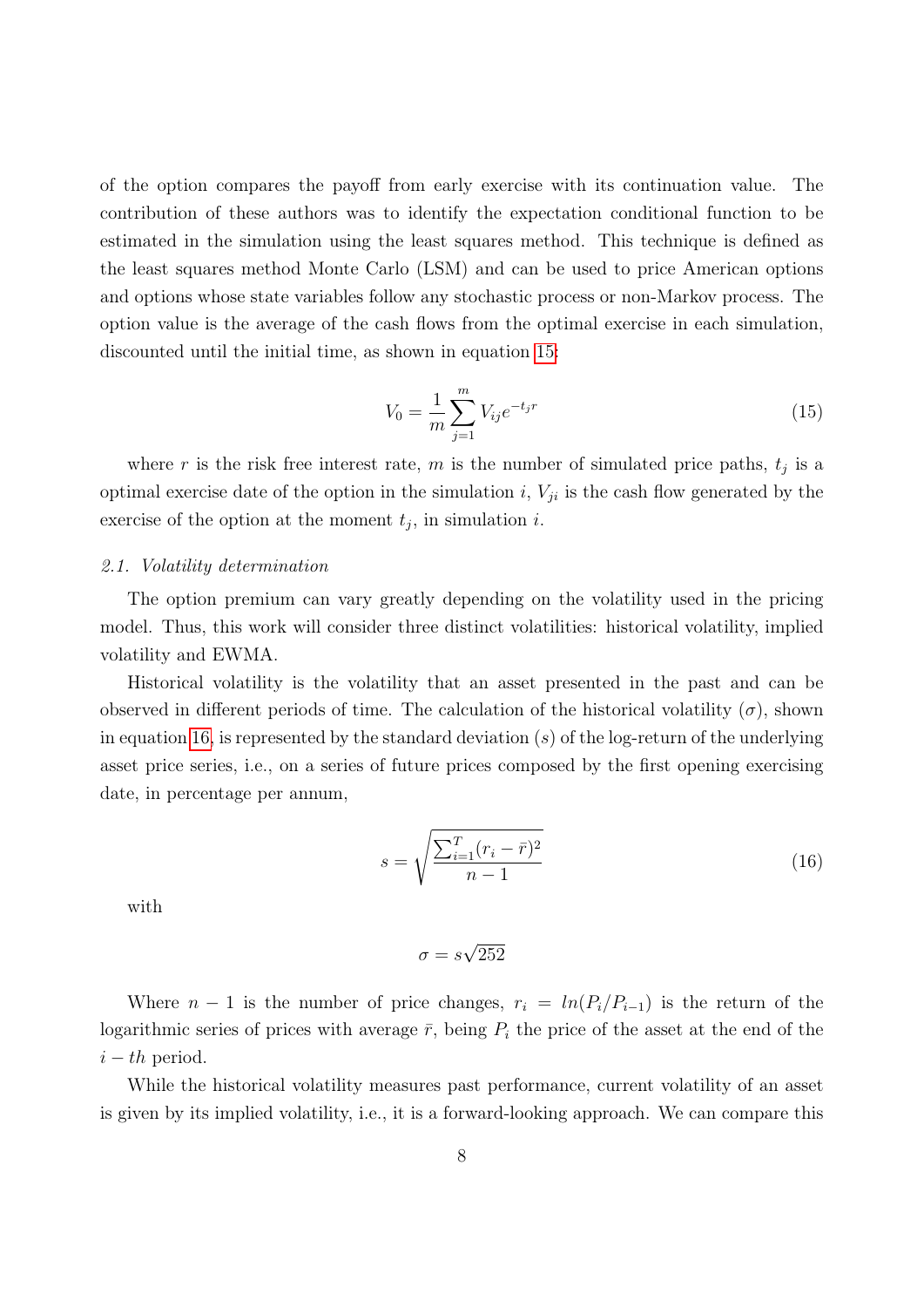approach to the historical volatility to verify if current market prices are consistent with what occurred in the past.

<span id="page-8-0"></span>In order to determine the implied volatility we use the option premium observed during a given period, effectively reversing the pricing model, using the approach of Newton-Raphson shown in equation [17:](#page-8-0)

$$
\sigma_{i+1} = \frac{\sigma_i - c(\sigma_i) - c_m}{\partial c/\partial \sigma_i} \tag{17}
$$

where  $c(\sigma_i)$  is the observed price and  $c_m$  the calculated price of the option.  $\partial c/\partial \sigma_i$  is the sensitivity measure of option value with respect to volatility. [Lanari et al.](#page-24-12) [\(1999\)](#page-24-12) point out that the "volatility smile" is a bias of the BSM model, where different implied volatilities are obtained for options on the same underlying asset with different strike prices, forming a U shaped curved for the degrees of moneyness.

Moreover, [Valls Pereira et al.](#page-25-4) [\(2003\)](#page-25-4) consider the historical volatility not sufficient, because as it uses the same weight for the sample, the appearance of an outline return will raise the estimated volatility while the observation remains in the sample. In an attempt to minimize this problem, it was applied the moving average method by exponential smoothing (Exponencial Weighted Moving Average - EWMA), which is calculated based on the exponential damping methodology of the variance. The EWMA volatility is given by equation [18,](#page-8-1)

$$
\sigma^2 = \sum_{i=1}^n \frac{\alpha (1-\alpha)^{i-1}}{1 - (1-\alpha)^{n-1}} (r_i - \bar{r})^2
$$
\n(18)

<span id="page-8-1"></span>where

$$
\bar{r} = \sum_{i=1}^{n} \frac{\alpha (1-\alpha)^{i-1}}{1 - (1-\alpha)^{n-1}} r_i
$$

This method assigns exponentially decreasing weights according to the age of each of the data. The weights are determined according to a smoothing parameter  $\alpha$ ,  $0 < \alpha < 1$ , with this, the weight of the return of one day is  $\alpha$  times the weight of the return of the next day. In this paper we consider  $\alpha = 0.84$  as used by BM&FBovespa.

### 3. Options associated with the feeder cattle market

The rural producer must choose which type of contract will be used to hedge against risks and also the optimal time to sell the cattle. In order to minimize risk, the producer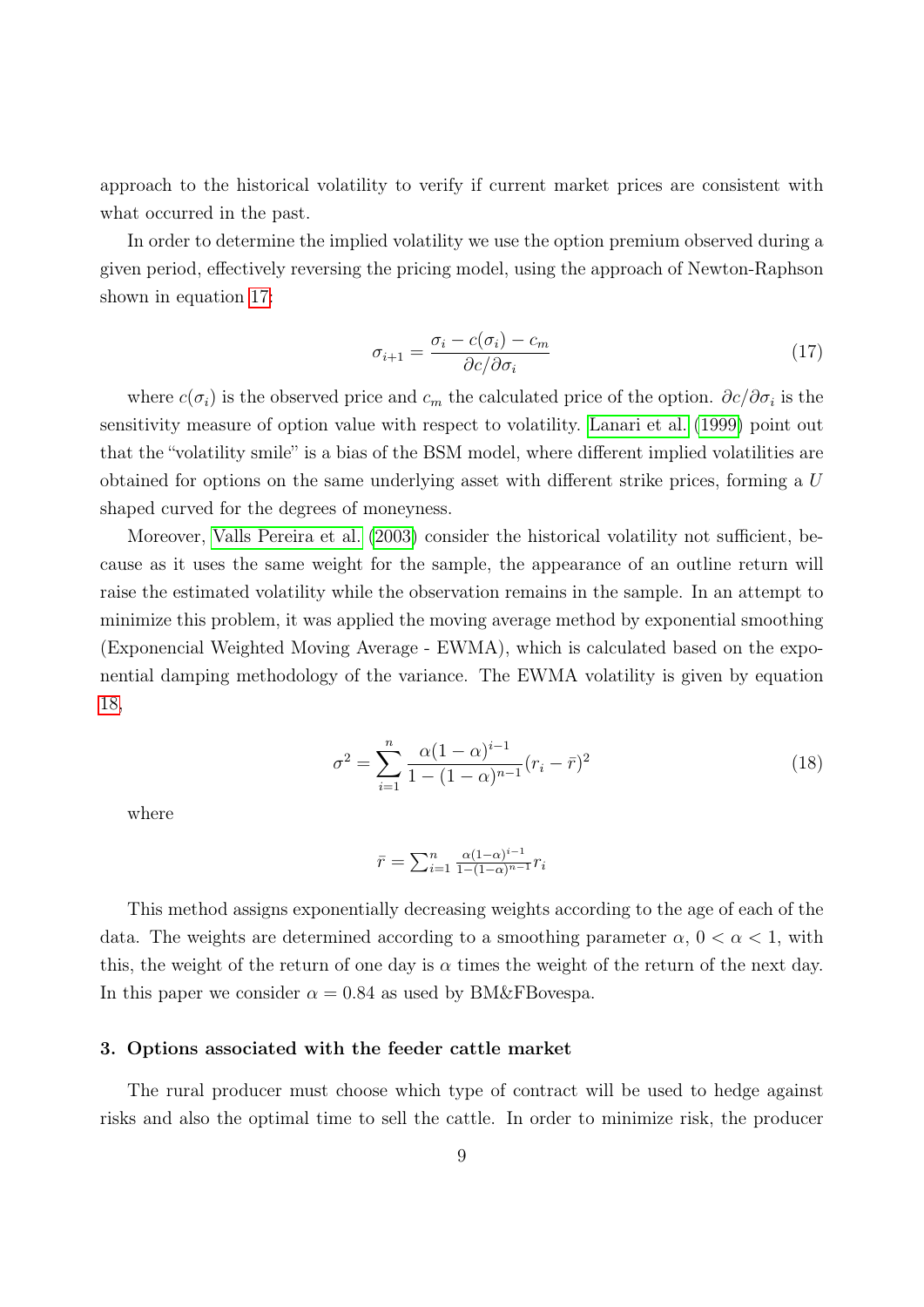can diversify the periods of sale of the product, rather than selling all his cattle at the same time. Also, the producer can resort to real and financial options to better manager the feeder cattle business.

As mentioned, the producer has five real options and one financial option at his disposal. The choice between working with the production of milk or beef (cattle for slaughter) can be easily analyzed with the traditional discounted cash flow method. Due to the focus of this article, we assume the producer has already on feeder cattle.

As a feeder cattle producer, the manager has the real option of fattening the cattle in pasture or through confinement. This option was studied by [Bastian-Pinto et al.](#page-23-4) [\(2015\)](#page-23-4). The uncertain variables of the model were the prices of the feeder cattle and the confinement costs, which were modeled according to an approximation of the recombinant binomial tree to the mean reversion process. The results indicated that there was a significant increase in financial returns through containment. The confinement increases cattle fattening speed and when compared against maintenance in pasture it maximizes return on investment for the producer.

According to [Barbieri et al.](#page-23-11) [\(2016\)](#page-23-11), the adoption of the cattle feedlot system has been a profitable and viable activity which allows greater cost control. Also, this strategy enables the producer to choose the best time to confine the cattle, which has a strong impact on the profitability of the business: if on the one hand the confinement increases the fattening speed, on the other hand it also increases the cost of production [\(Bastian-Pinto et al., 2015\)](#page-23-4). The confinement decision, therefore, is also related to the time to sell the cattle for slaughter. In general, producers will trade their animals before or at the same time they are closing the cattle in the trough. According to [Medeiros and Montevechi](#page-24-13) [\(2005\)](#page-24-13), the fattening period lasts from six to eighteen months. At the end of this time, fattening options are extinguished and the sale of the animal is mandatory, characterizing the end of the fattening phase.

The selling strategy is also an important issue for commodities, since uncertainty is greater in the off-season. In this case the producer has the option to choose the best timing for trade the production. According to [Caetano](#page-23-12) [\(2014\)](#page-23-12), the sale time is associated with the risk aversion of the producer. The farmer is faced with a situation of perfect competition, where the maximum profit is achieved by negotiating the best price. As the price is not constant throughout the year, in order to sell at higher prices the producer should accept a greater risk, considering his risk expectation. The author classifies the sales into seven groups according to the farmer's risk aversion.

Finally, the producer needs to define if the sale will be in the spot market or in the futures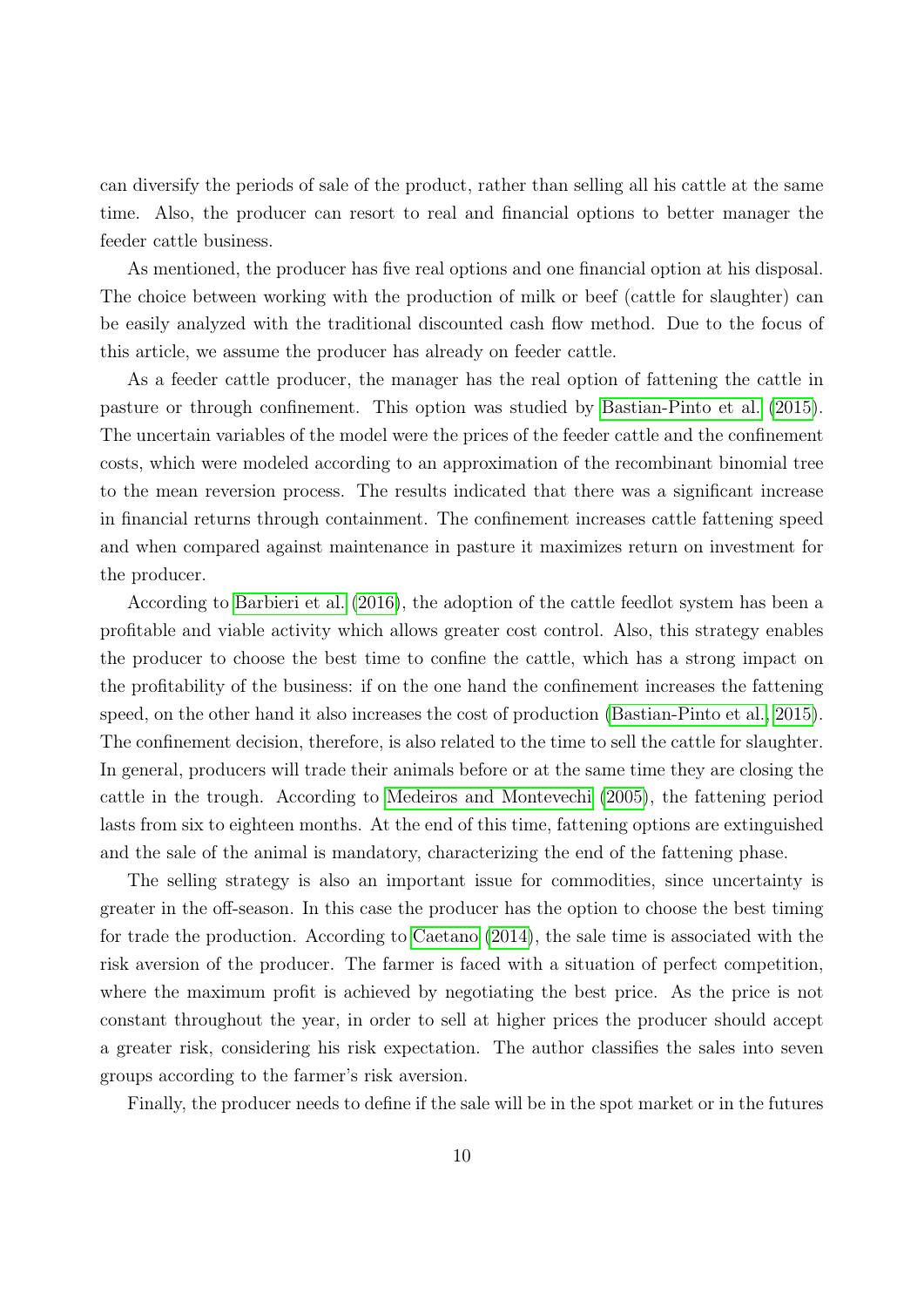market, which is characterized by a switch option. In the futures market the participants undertake to buy or sell a fixed amount of an asset for a predetermined price at a future date. Then, if the producer decides to operates in this market he can work with financial put option contracts on the future market of feeder cattle. This two options (switch real option and financial put option) will be discussed in more detail in the following sections.

#### 4. The real option to switch markets

Feeder cattle prices have increased in the past decade, as shown in Figure [1.](#page-10-0) The upward movement of prices, accompanied by the country's potential to produce large quantities of beef at low cost and uniform quality has attracted many investors to this industry. However, despite this growth trend, especially when considering the country's trade balance, both domestic prices and international commodity prices tend to fall in the long term and the margin of gains (profits) may become tight or non-existent.

<span id="page-10-0"></span>

Figure 1: Spot price of cattle feeder.

The risk of price fluctuation can be minimized through transactions in futures market. The producer can mitigate the price risk, for example, by means of a hedge in which he fixes on the BM&FBovespa the price of the final product (sale hedge). According to [Santos and](#page-24-14) [Aguiar](#page-24-14) [\(2015\)](#page-24-14), the feeder cattle commodity has a significant volume of contracts traded in the Brazilian future market. The future market is characterized by strong standardization, high liquidity and transparent trading. On the other hand, the operational disadvantages are demanding high financial movement due to daily adjustments and need deposit of guarantees.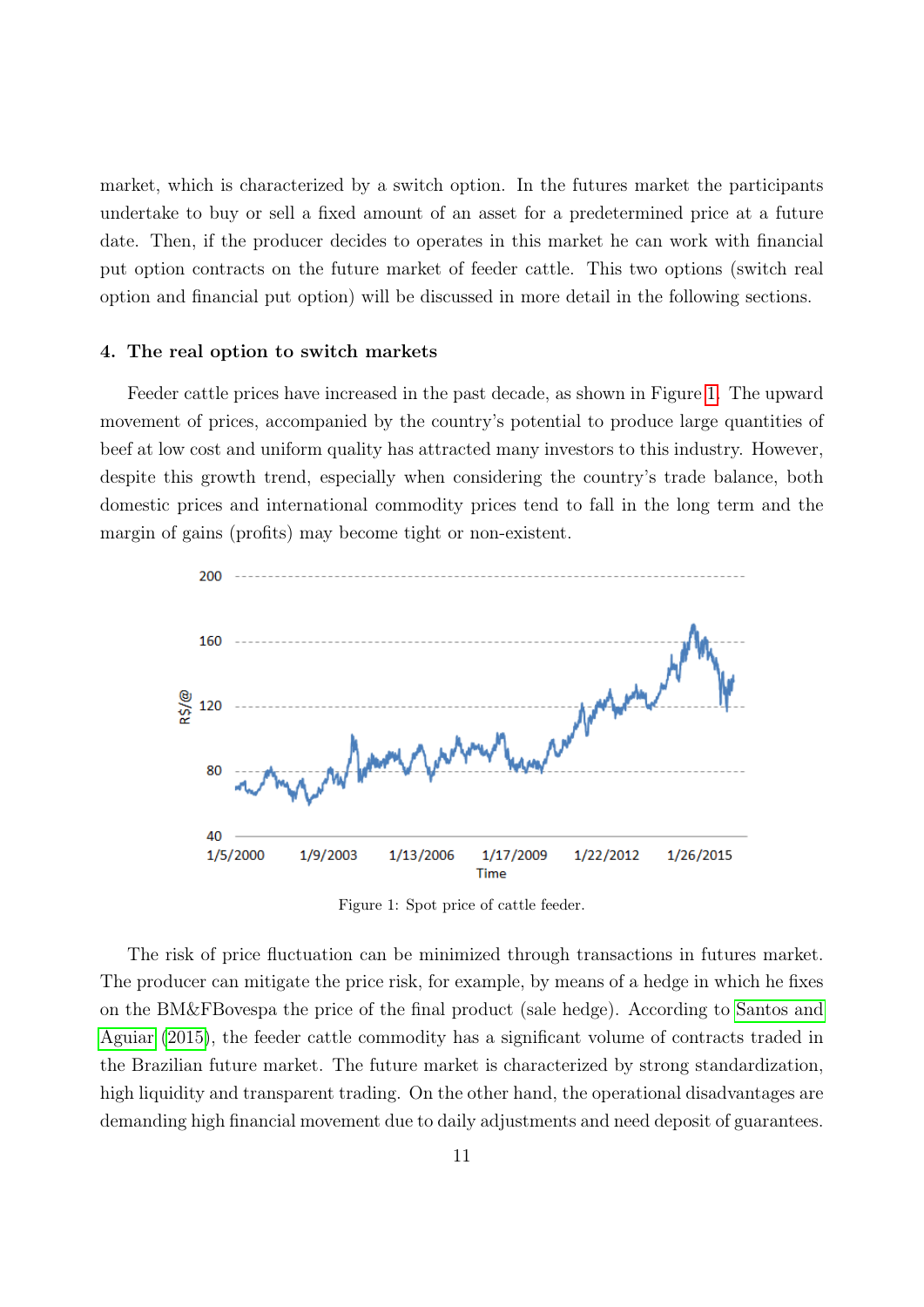In view of the high variability of prices in the spot market, the rural producer has two alternatives: continue to sell in the spot market or switch to the futures market. Aside from the uncertainty about the prices, the livestock industry is also subject to three other types of risks: climate, credit and operating risk. Climate risk arises from the variations in rain, temperature and other naturally occurring phenomena. This type of risk can be covered by production insurance. Credit risk is the risk that prior commitments to customers and banks will not be be honored due to poor results of the business. Operational risk stems from problems that may arise from the day to day operation of the business, such as equipment or management failures. For the purposes of this article we will consider only price risk when determining the option values.

Figure [2](#page-11-0) illustrates the switch option trough a simple binomial tree, according to the initial position of producer at the beginning of decision; if he is in the spot market (SM) (on the left of figure) or in the future market (FM) (on the right of figure). Note the switch is advantageous if the producer is acting in the future market and the market goes up; or if he is in the spot market and the market goes down. This option can be exercised whenever there is a lot of cattle for sale with no correlation with the past time, which works as a bundle of European options.

<span id="page-11-0"></span>

Figure 2: Illustration of put option.

To show the value of this option to a producer let's consider, for example, a rural producer in January 2014 that is new in the feeder cattle sector and is concerned about the market. The two first years can be decisive and may lead either to bankruptcy or to large financial returns. Thus, we will determine the value of the switch option in this period.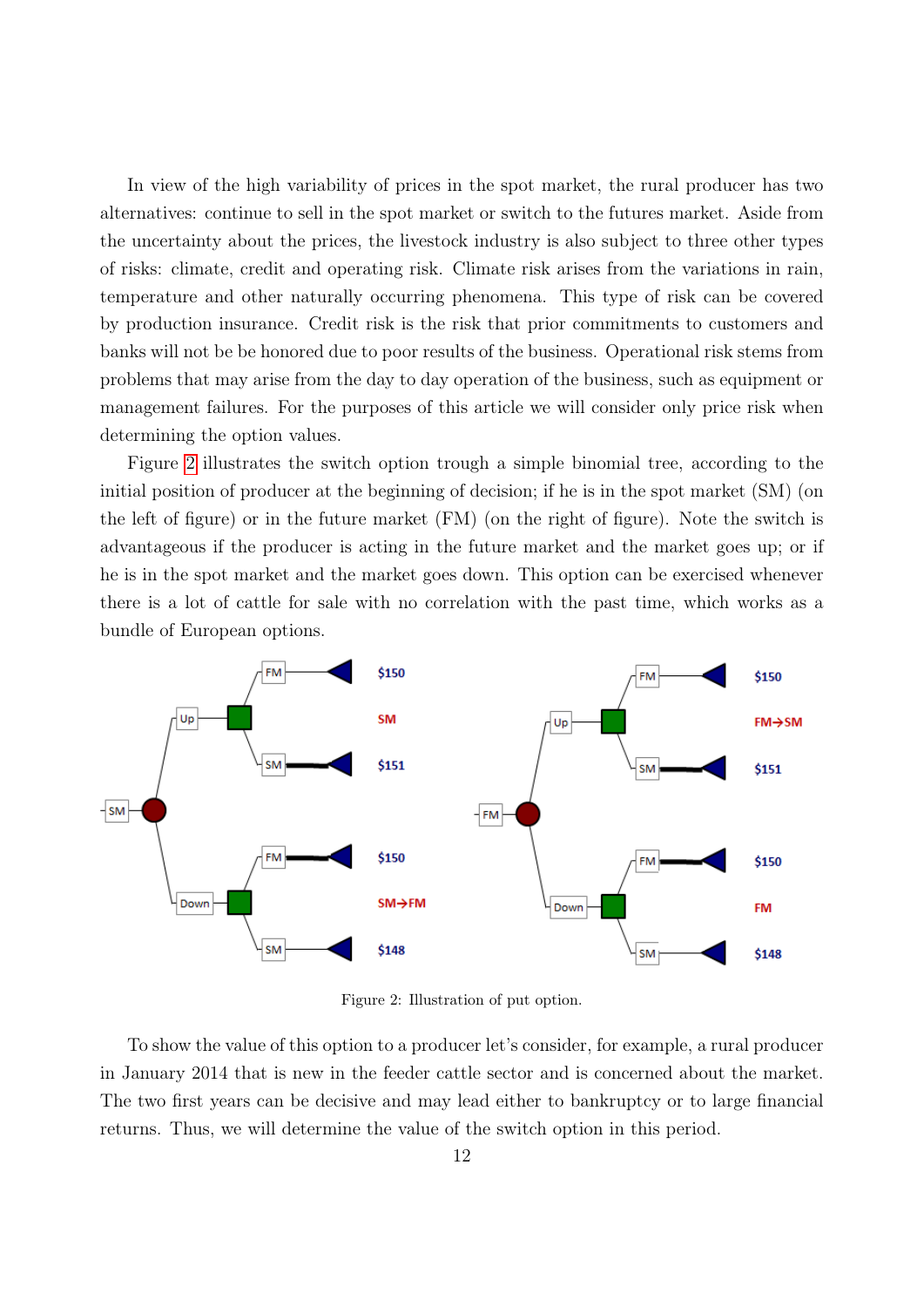The main assumptions concerning this hypothetical producer and the stochastic process we use to model the price uncertainty are presented in Table [1.](#page-12-0) For the sake of simplicity, we consider that prices follows a Geometric Brownian Motion (GBM). A GBM is a continuoustime stochastic process in which the logarithm of the randomly variable follows a Brownian motion (Wiener process) with drift. A stochastic process  $S_t$  is said to follow a GBM if it satisfies the following stochastic differential equation:

$$
dS_t = \mu S_t dt + \sigma S_t dW_t
$$

where  $W_t$  is a Wiener process or Brownian motion, and  $\mu$  (the percentage drift) and  $\sigma$ (the percentage volatility) are constants.

Also, we consider the producer has technology to fatten the animal within one year. Thus, each cattle confinement cycle lasts one year. In addition, we assume in the future market, on  $01/16/2014$ , the feeder cattle for April 2014 is quoted at R\$ 150.00. For April 2015 and 2016 we assume the values R\$ 160.00 and R\$ 172.00. Each contract is traded with a minimum of 20 head of cattle, therefore, we assume that given the farmer's risk aversion he will trade  $40\%$  of his cattle in the future market. In addition, each contract has a minimum required of 330 arrobas ( $\mathcal{Q} = 15 \text{kg}$ ).

Table 1: Model assumptions

<span id="page-12-0"></span>

|                       | Producer       |               | <b>GBM</b> |       |                 |
|-----------------------|----------------|---------------|------------|-------|-----------------|
| Livestock             | $20,000$ heads |               | $\sigma$   |       | $11\%$ per year |
| Contract              | 400            | unit          | $r_{f}$    | $5\%$ | per year        |
| $\circledR$ /contract | 330            | $\frac{1}{2}$ |            | 150   | $\frac{1}{2}$   |

Figure [3](#page-13-0) shows our results. For this example, the producer should start the production by selling in the future market and change to the spot market if the spot market goes up. In this case he would change again to the future market only if the market goes down, and then to the spot market if this market goes up. Otherwise, he would only change for the spot market if this market goes successively down, up and up. This option has a value of \$3.96/@, which corresponds to an increase of approximately 31.93% of the animal's price.

It is important to note that according to [Mattos et al.](#page-24-15) [\(2009\)](#page-24-15), the transaction costs may represent about 9.7% of the average price of feeder cattle. Nevertheless, we are not considering transaction costs in this paper once these costs are small when compared to the amount that is traded in the stock exchange.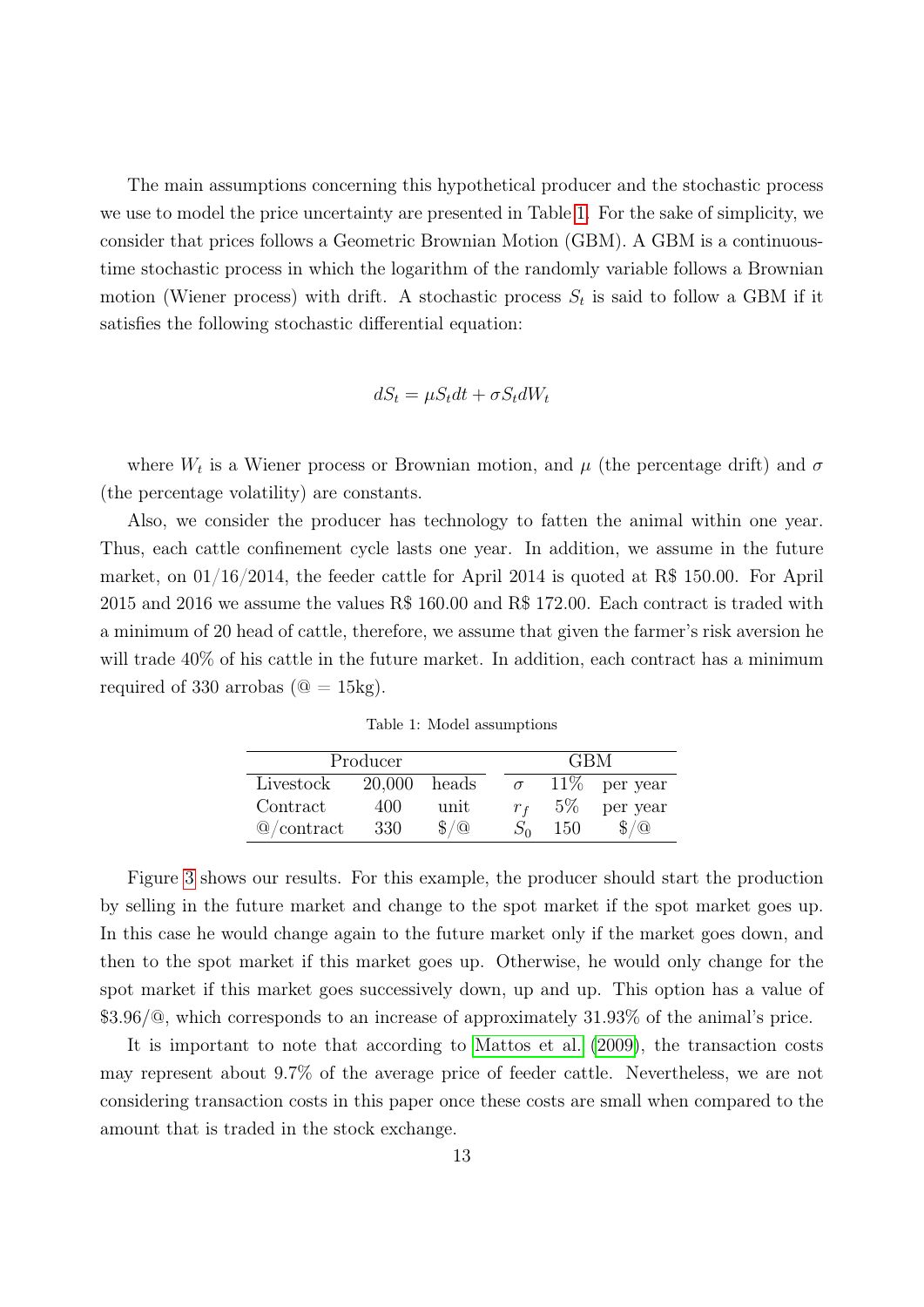<span id="page-13-0"></span>

Figure 3: Switch option.

## 5. The financial put option

The contract of options over the future market of feeder cattle was introduced by BM&FBovespa in 1994 with the trades occurring in US dollars [\(BM&FBovespa, 2017\)](#page-23-13). In 2000, this contract started to have the Brazilian real as the base currency. This contract is available for trading in the form of American options with maturity in the last business day of each month of the year. The option premium is given in  $R\$/\mathcal{Q}$  and the standard size of contracts is 330@, where each @ (arroba) corresponds to 15Kg.

The options market is an alternative to fix the price of sale for a future date. Suppose that a cattle feeder rancher intends to protect the sale price of the livestock that are in fattening process. He verifies that there is a possibility to buy a put option with the premium of  $$3/\text{\textdegree}$ , which will give him the right to sell the cattle in October to \$150/ $\textcircled{a}$ , which will guarantee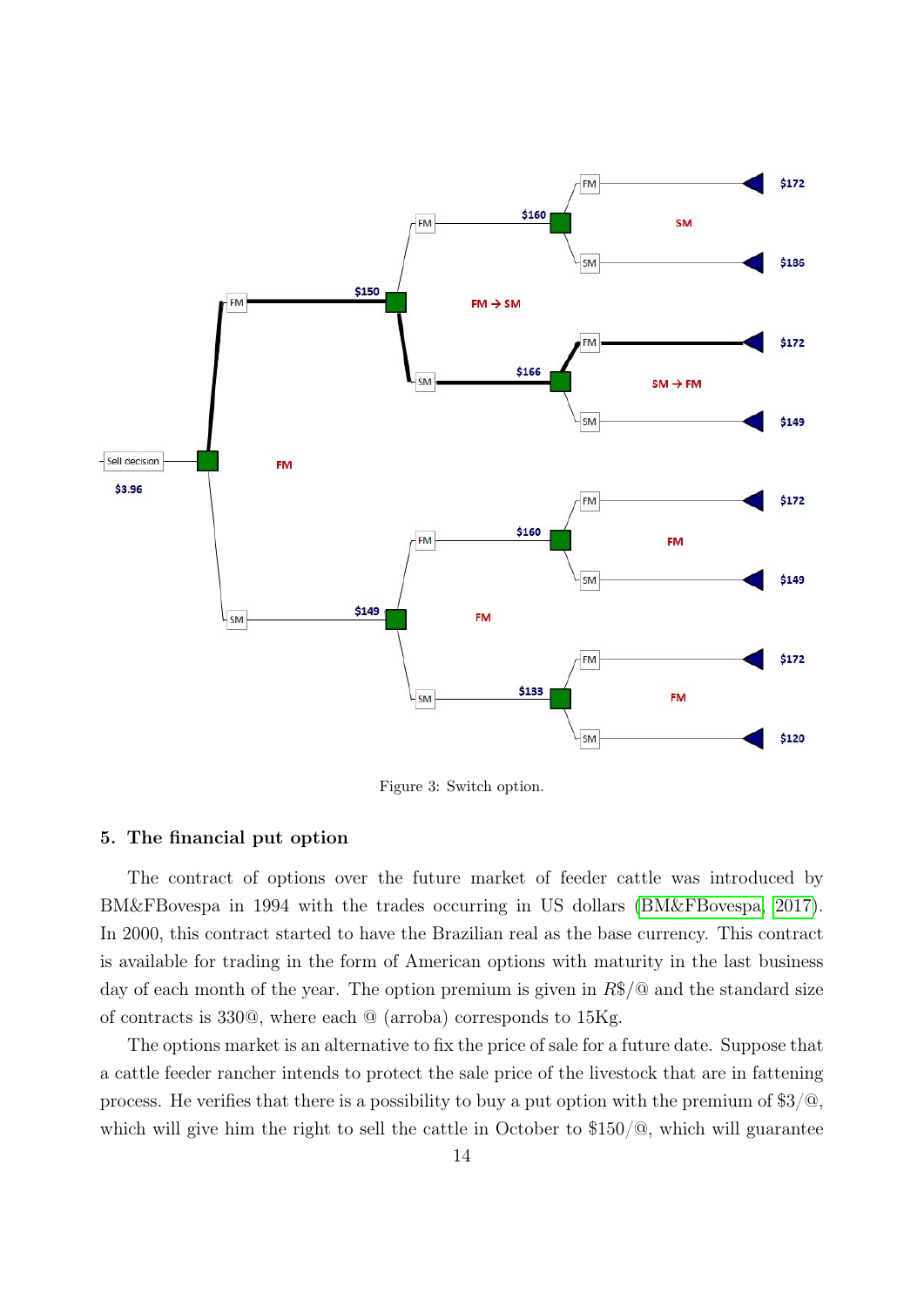his profit margin. In October, the price of the feeder cattle is being traded at \$140/@. The rancher will exercise his right and receive the difference of  $$10/\text{\textdegree} \times 100$  =  $$140/\text{\textdegree}$  on the Stock Exchange. Even delivering the beef at \$140 to the refrigerator, it will return to the previously fixed sale price of  $$147/\text{\textdegree}$ , for which he paid the premium  $$3/\text{\textdegree}$ .

As put options allow agents to reduce the risk from low future market prices, the number of put option contracts had a significant growth in the past two decades, as shown in Figure [4.](#page-14-0) Put option contracts represent approximately 7% of all contracts traded in the last sixteen years, and increased to 18% in recent years.

<span id="page-14-0"></span>

Figure 4: Contracts negotiated.

The increase in put option contracts in recent years suggests a concern of livestock managers with fluctuations in the price of feeder cattle and the low price cycles. This fact confirms the importance of providing adequate risk management tools for these agents. Pricing these options, however, is not trivial and there are a number of models in the literature that can be used for this purpose. Thus, in order to clarify to the manager of feeder cattle the mainly models that can be used to price American put options and which one of these models stands out, we compare the results of the theoretical models with those of BM&FBovespa. We use the theoretical models of Longstaff and Schwartz (LSM), Barone-Adesi and Whaley (BAW), Bjerksund and Stensland (BSA) and Cox, Ross and Rubinstein (CRR).

The variables for the pricing is retrieved from the BM&FBovespa website: historical prices of feeder cattle futures contracts, the option prices of these contracts, the exercise price and the number of days to maturity for the period running from January 2000 to February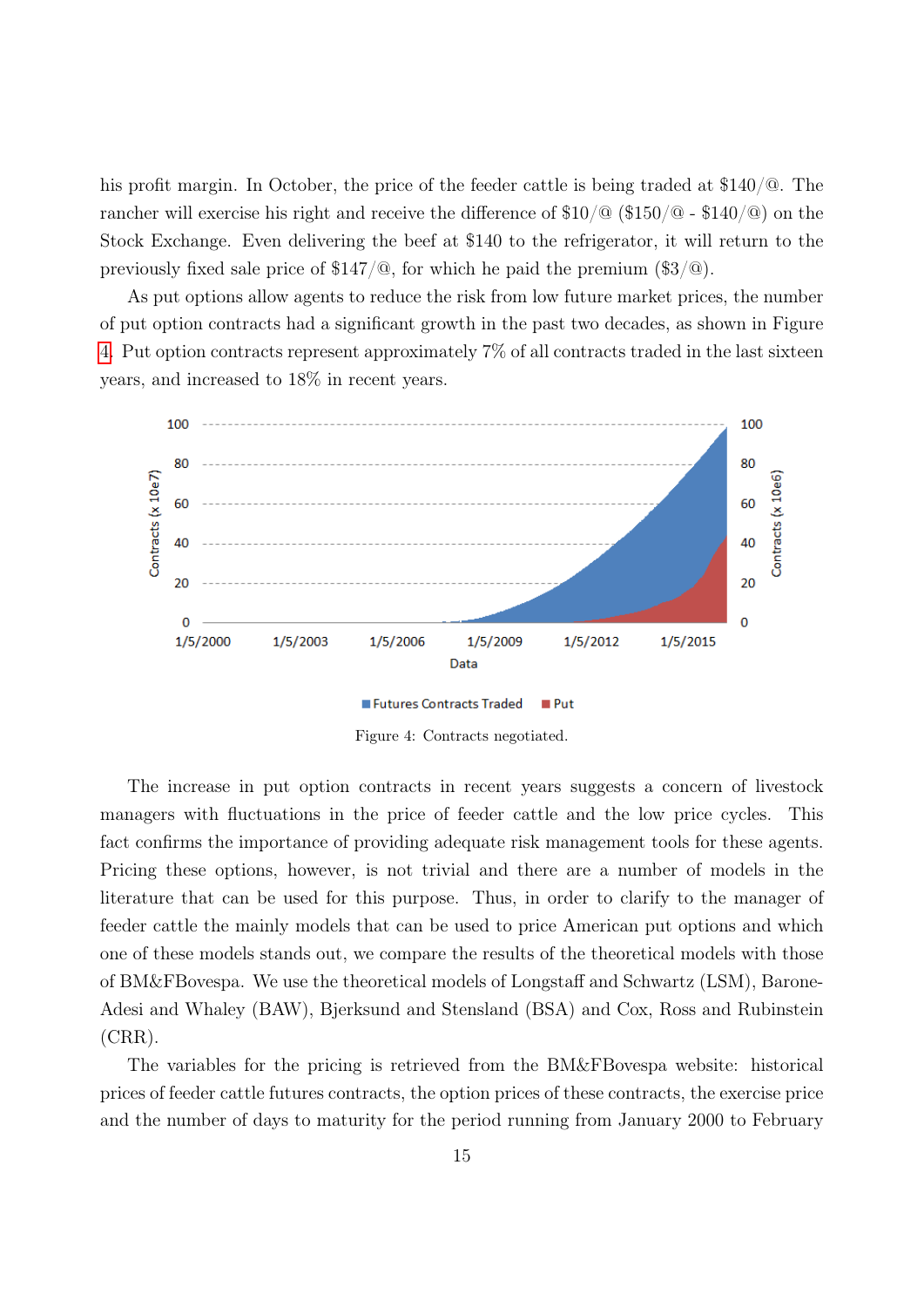2016. This period includes changes in the underlying asset after the internationalization of agricultural markets in 1999. As a proxy for risk free interest rate we adopt the interest rate of certificates of interbank deposits (known as Certificados de Depósitos Interbancários - CDI), which is obtained from Bloomberg for the period. As in [Hull](#page-24-0) [\(2006\)](#page-24-0) and [Albanese](#page-23-14) [and Campolieti](#page-23-14) [\(2006\)](#page-23-14) in this article we do not consider payment of dividends.

For the selection of the put options sample we remove from the analysis options that are very close to expiration (maturing in 5 days or less), and also exclude from the sample options that are issued in months where there are no future contract maturing. This same process is done by [Malz](#page-24-16) [\(2000\)](#page-24-16).

The pricing of these options is analyzed considering the perspective of maturity, the deadline of the options and the moneyness degree. With respect to the maturity, the sample is divided into three distinct periods: short term -  $ST(n < 30)$ , midterm -  $MT(30 \le n \le 90)$ and long term -  $LT(N > 90)$ . The deadline varies from January to December. According to [Ederington and Guan](#page-23-15) [\(2000\)](#page-23-15) the moneyness degree - MN - is given by equation [19:](#page-15-0)

$$
MN_{put} = \frac{X_{j,t}}{S_t} - 1\tag{19}
$$

<span id="page-15-0"></span>with

$$
MN_{put} > 0 = ITM
$$

$$
MN_{put} < 0 = OTM
$$

where  $X_{j,t}$  is the option exercise price j in time t and  $S_t$  is the future price of the underlying asset on day  $t$ . ITM or in-the-money is an option in the money, OTM or out-ofthe-money indicates an option out of the money. Similar approach was used by [Vitiello Jr](#page-25-1) [\(2000\)](#page-25-1), [Mikoszewki](#page-24-17) [\(2003\)](#page-24-17), [Luccas](#page-24-18) [\(2007\)](#page-24-18) and [Tonin and Coelho](#page-25-3) [\(2012\)](#page-25-3). This categorization makes it possible to analyze the options according to how close the price of the underlying asset is to the exercise price.

Figure [5](#page-16-0) shows the characteristics of the put contracts of the sample. The moneyness index shows that most of the put options are out-of-the-money (OTM), and the deadline indicate a predominance of maturity in the medium term (MP). Moreover, note that despite the fact that negotiations of the feeder cattle options on futures market have maturities in all months of the year, most occur in the transition from the off-season to harvest, i.e., between the months of October to December.

After collection and data processing we compare the theoretical model prices with the actual market prices. The sample of 10,220 observations is priced with 3 volatilities and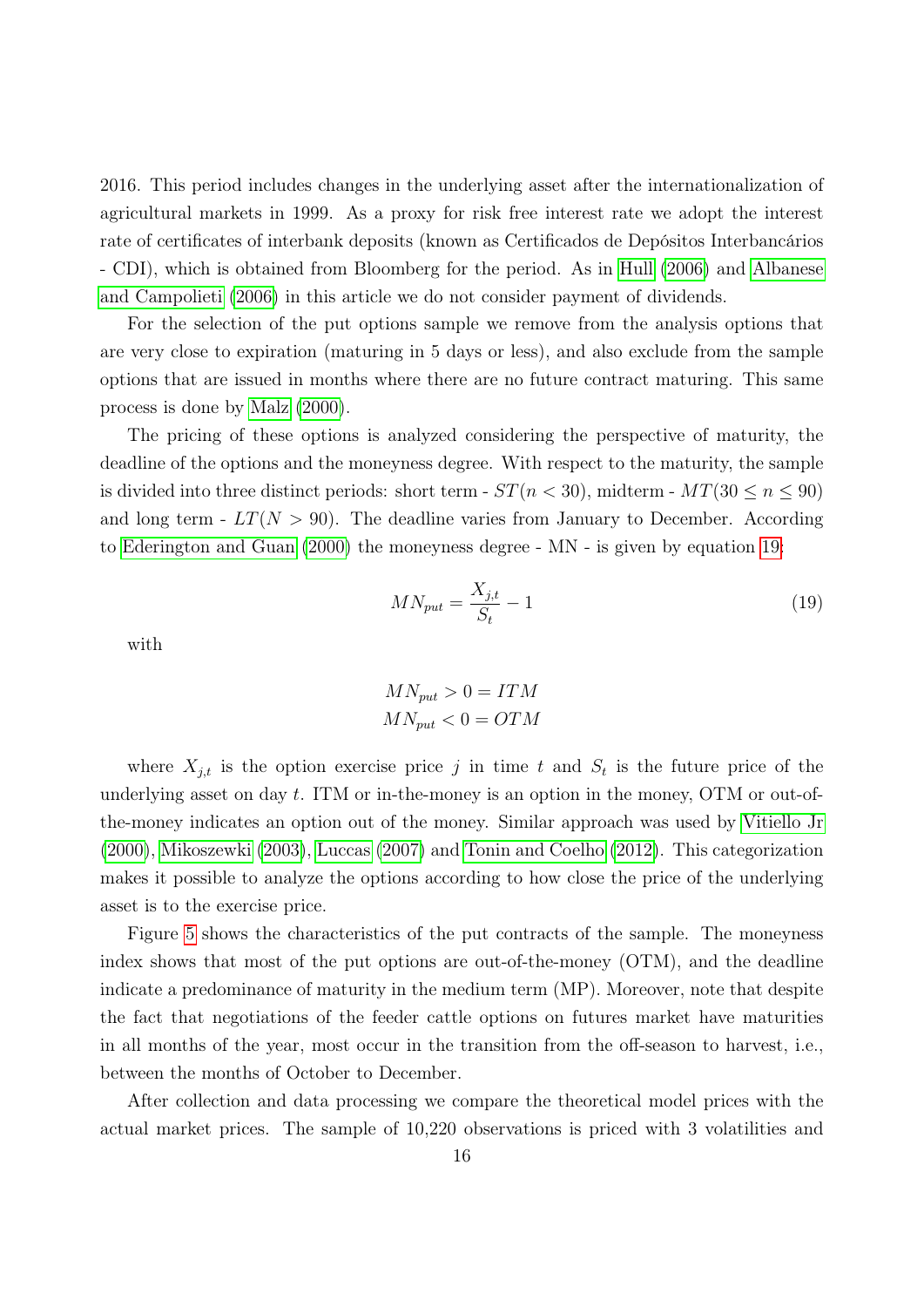<span id="page-16-0"></span>

Figure 5: Characteristics of put options.

the 4 different models, as previously mentioned. To evaluate the predictive ability of the models, we use the mean squared error (MSE), which represents the sum of the differences between the estimated value and the actual value of the data, weighted by the number of terms:

$$
MSE = \frac{1}{n} \sum_{i=1}^{N} (p_i - \hat{p}_i)^2
$$

where  $p_i$  and  $\hat{p}_i$  are the market price and the estimated price of the put option, respectively, and n is the number of contracts traded. According to [Valença](#page-25-5) [\(2005\)](#page-25-5) the use of MSE is a metric that penalizes large errors, and their partial derivatives with respect to weights can be easily determined.

In addition, mean difference tests is conducted to examine if there is statistically significant differences between the values generated by each option pricing models. In order to do this, the Kolmogorov-Smirnov test is used to check if the data had a normal distribution and Levene's test to see if the variance is homogeneous. After verification of these assumptions, the appropriate parametric or non-parametric test is used.

Table [2](#page-19-0) show the results of the cattle put options pricing for all models, considering the full sample period and no stratification. In this case, the mean square error is lower in all models considering the implied volatility. Furthermore, for the historic volatility and the implied volatility the model prices are in most cases smaller than the market value, while for the EWMA are in most cases higher than the market value. A considerable portion of the results is within the error range of 10% of the market value, which indicates a fair market pricing.

The results of the different models is also analyzed by considering different types of sample stratification. This analysis is done to check the adjustment of pricing in smaller samples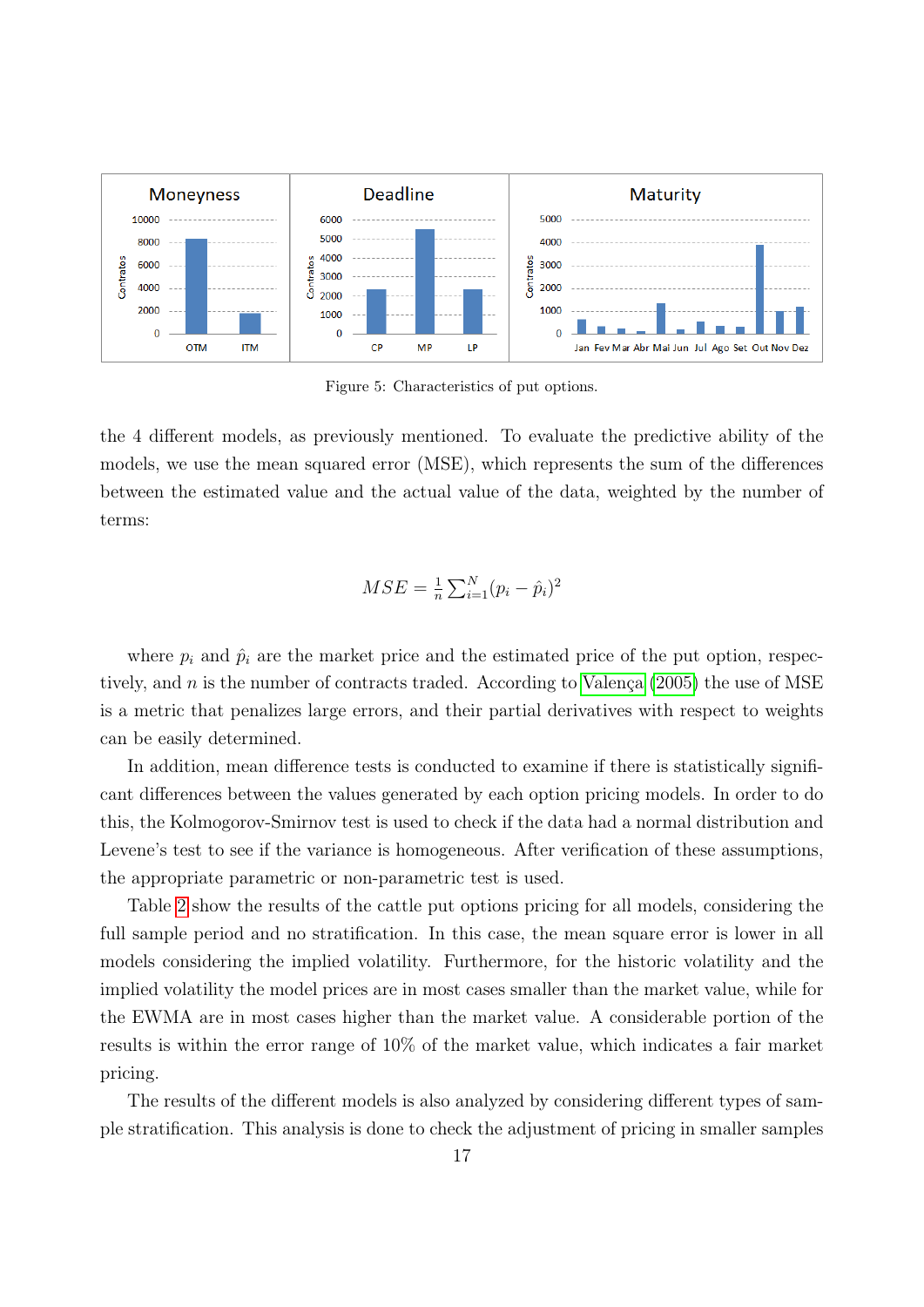and under different conditions. In addition, the data in the tables [3](#page-20-0) and [4](#page-20-1) are subjected to analysis of variance (ANOVA) aimed mainly at checking whether there is a significant difference between the means, followed by the Tukey's test, which involves comparing means in pairs with equal sample size [\(Hoffmann, 2006\)](#page-24-19). The null hypothesis for Tukey's test states that all means being compared are from the same population. This test is done after the normal distribution and homogeneity of variance is confirmed by the Kolmogorov-Smirnov and Levene tests.

Table [3](#page-20-0) shows the result of the pricing for different degrees of moneyness. The results are divided into out-of-the-money (OTM) and in-the-money (ITM). In this case, the models of Cox, Ross and Rubinstein and Barone-Adesi and Whaley for ITM data shows comparatively the best results among the analyzed models. For OTM data the best model is Bjerksund and Stensland (BSA). In all cases the MSE is greater for EWMA volatility, suggesting this is the worst model. Also, the null hypothesis of this model is rejected in the Tukey's test.

Table [4](#page-20-1) shows the result of pricing for different deadlines. The results are separated in short term  $(n < 30)$ , medium term  $(30 \le n \le 90)$  and long term  $(n > 90)$ , where *n* is the number of days to maturity. In this case the model shows the best result is Bjerksund and Stensland (BSA) for all deadlines. The models calculated with the implied volatility provided a better fit of the estimated prices, and the long-term model is the one that had the lowest MSE.

Table [5](#page-21-0) shows the results of the sample for different maturities of futures contract. The feeder cattle options have maturity in every month of the year, thus this table shows the mean square error for the different models between January and December. As before, the models calculated with the implied volatility outperformed those with the historical volatility and EWMA volatility. In this case, the best pricing results occurs between the months of December to April to the BSA model, since all results of ANOVA test do not reject the null hypothesis that the average of the models differ and the mean squared errors are low. The LSM model outperformed better for the model calculated with the historical volatility for the months between September to January, which are much of the off-season of cattle feeder, i.e., this model is more accurate in periods of greater uncertainty in the series.

In general, the pricing models generated results very close to the put options contracts traded on the feeder cattle futures market of BM&FBovespa. Also, among the four models analyzed, the one that showed the best performance was the Bjerksund and Stensland (BSA) model for the entire sample, the model of Cox, Ross and Rubinstein (CRR) and Barone-Adesi and Whaley (BAW) to ITM data, the model of Bjerksund and Stensland (BSA) for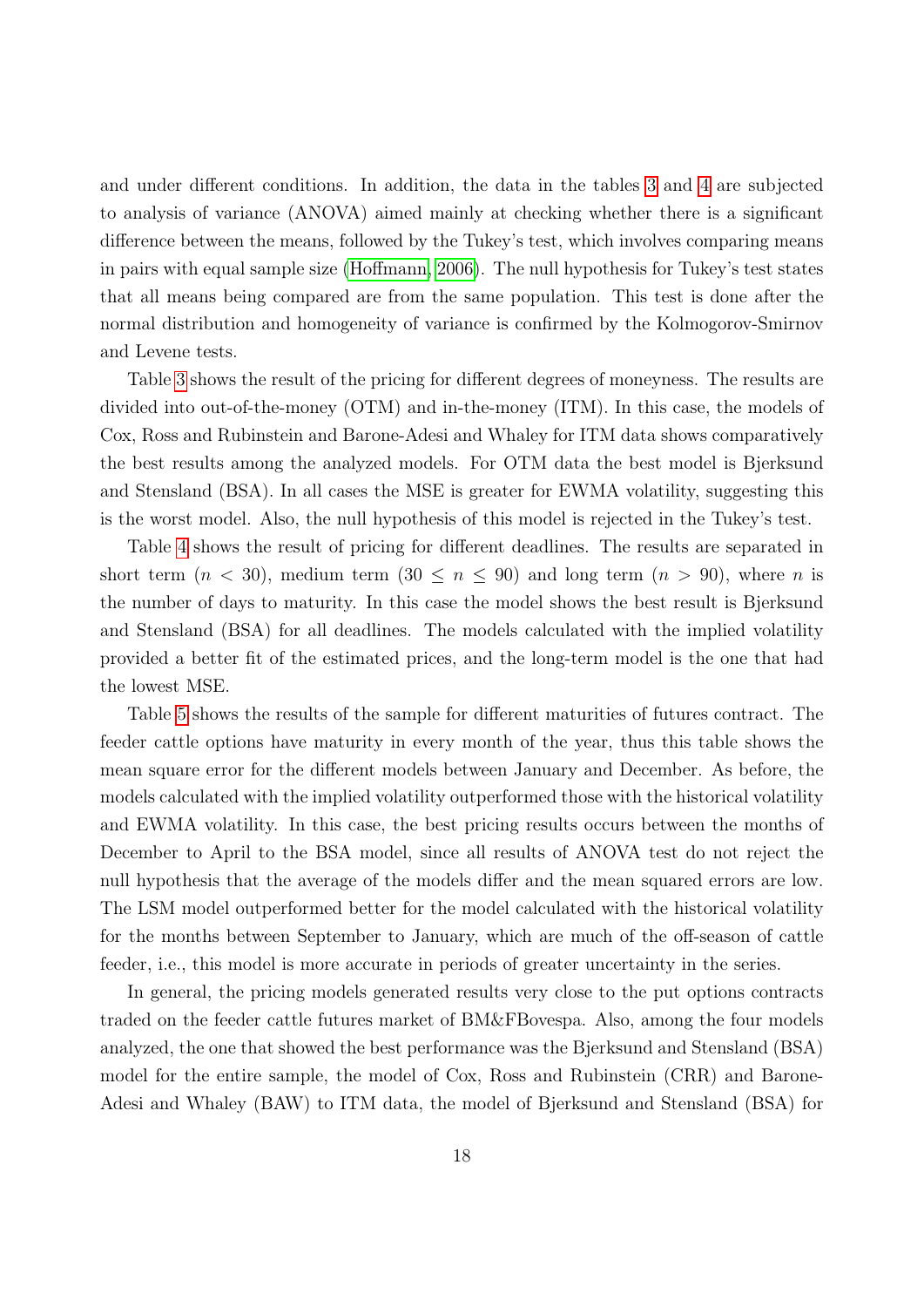data OTM, and the model of Bjerksund and Stensland (BSA) for all maturities. Note that the model of Bjerksund and Stensland (BSA) was the most repeated between those models with better performance, therefore, in case of impossibility of comparing models, the manager should choose this model.

The results also indicate that the prices traded in feeder cattle futures contracts in the Brazilian market (BM&FBovespa) present distortions with respect to the fair price determined by traditional options pricing models in some periods. Finally, all options pricing models were better performed considering the implied volatility, which has the lowest mean square error.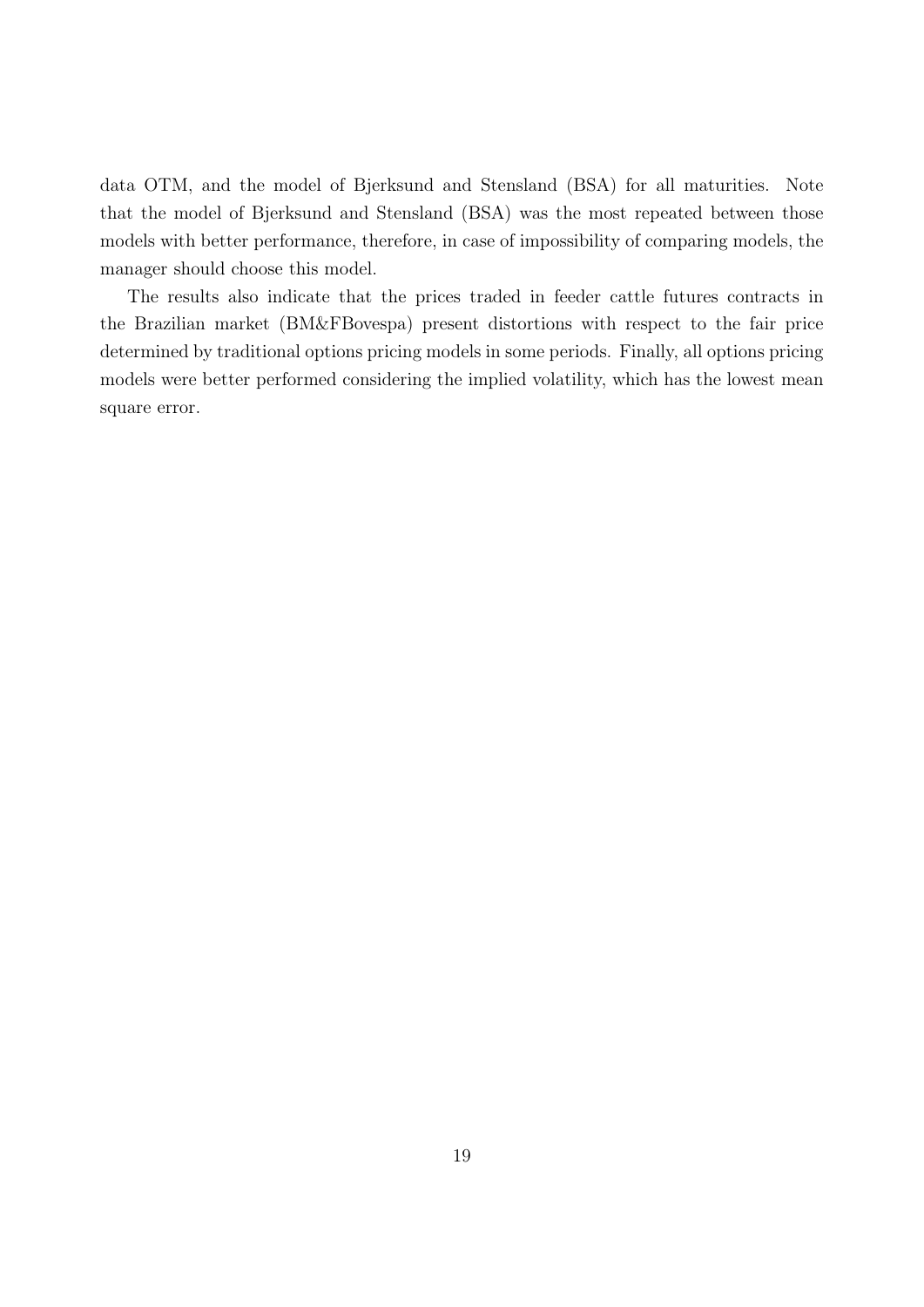<span id="page-19-0"></span>

|            | <b>Statistics</b>    | Historical Volatility | Implied Volatility | <b>EWMA</b> Volatility |
|------------|----------------------|-----------------------|--------------------|------------------------|
| <b>LSM</b> | <b>MSE</b>           | 0.314                 | 0.331              | 1280                   |
|            | Theoretical > Market | 37.68%                | $63.12\%$          | 97.09%                 |
|            | Theoretical < Market | 51.28\%               | 5.60%              | 2.91%                  |
|            | Interval $(1\%)$     | 2.07%                 | $6.36\%$           | $0.06\%$               |
|            | Interval $(5\%)$     | 11.04%                | 31.28%             | $0.33\%$               |
|            | Interval $(10\%)$    | 21.11%                | 59.29%             | 0.63%                  |
| <b>CRR</b> | <b>MSE</b>           | 0.319                 | 0.147              | 1198                   |
|            | Theoretical > Market | 34.12%                | 42.98%             | 97%                    |
|            | Theoretical < Market | 54.56%                | 5.63%              | $3\%$                  |
|            | Interval $(1\%)$     | 2.43\%                | 12.26%             | 0.04%                  |
|            | Interval $(5\%)$     | 11.32\%               | 51.39%             | 0.34%                  |
|            | Interval $(10\%)$    | 21.48%                | 81.30%             | $0.70\%$               |
| <b>BAW</b> | <b>MSE</b>           | 0.317                 | 0.144              | 11202                  |
|            | Theoretical > Market | 34.43%                | 44.08%             | 97%                    |
|            | Theoretical < Market | 54.54\%               | 4.74%              | $3\%$                  |
|            | Interval $(1\%)$     | 2.27%                 | 12.58%             | $0.03\%$               |
|            | Interval $(5\%)$     | 11.03%                | 51.18%             | 0.35%                  |
|            | Interval $(10\%)$    | 21.16%                | 80.22%             | 0.71%                  |
| <b>BSA</b> | <b>MSE</b>           | 0.327                 | 0.091              | 1126                   |
|            | Theoretical > Market | 32.40%                | 30.55%             | 96.93%                 |
|            | Theoretical < Market | 56.41\%               | 9.18%              | 3.07%                  |
|            | Interval $(1\%)$     | 2.43%                 | 14.47%             | 0.05%                  |
|            | Interval $(5\%)$     | 11.19%                | 60.27%             | 0.31%                  |
|            | Interval $(10\%)$    | 20.91%                | 88.19%             | 0.69%                  |

Table 2: Result of the pricing of put options

Note: The models are represented in the table with the following abbreviations: Longstaff and Schwartz (LSM), Cox, Ross and Rubinstein (CRR), Barone-Adesi and Whaley (BAW) and Bjerksund and Stensland (BSA).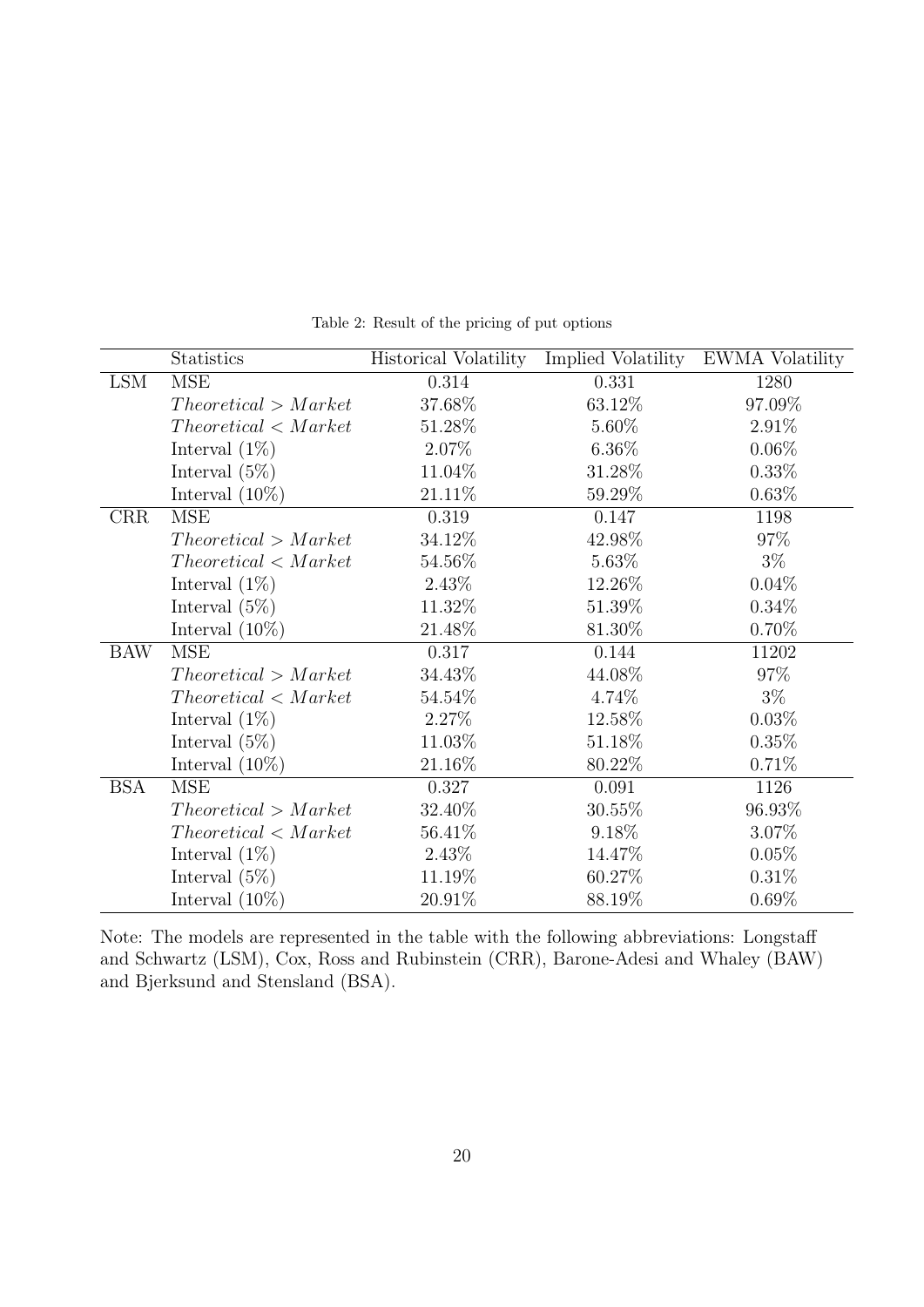<span id="page-20-0"></span>

| Moneyness  |            |           | <b>OTM</b> |             |           | <b>ITM</b> |             |
|------------|------------|-----------|------------|-------------|-----------|------------|-------------|
|            |            | Hist Vol. | Impl. Vol. | <b>EWMA</b> | Hist Vol. | Impl. Vol. | <b>EWMA</b> |
| <b>LSM</b> | MSE        | 0.341     | 0.023      | 1247        | 0.306     | 0.076      | 1033        |
|            | p-value    | $0.000*$  | $0.000*$   | $0.000*$    | 0.35      | $0.004*$   | $0.000*$    |
| <b>CRR</b> | <b>MSE</b> | 0.309     | 0.097      | 1236        | 0.367     | 0.038      | 1022        |
|            | p-value    | $0.000*$  | $0.000*$   | $0.000*$    | 0.023     | 0.152      | $0.000*$    |
| <b>BAW</b> | MSE        | 0.306     | 0.014      | 1240        | 0.371     | 0.031      | 1025        |
|            | p-value    | $0.000*$  | $0.000*$   | $0.000*$    | 0.01      | 0.245      | $0.000*$    |
| <b>BSA</b> | <b>MSE</b> | 0.316     | 0.058      | 1160        | 0.381     | 0.024      | 966         |
|            | p-value    | $0.000*$  | 0.107      | $0.000*$    | $0.002*$  | 0.5        | $0.000*$    |

Table 3: Pricing of the results for different degrees of moneyness

Note: \* Means differ at 1% probability.

|  |  |  | Table 4: Pricing of the results for different maturity periods |  |
|--|--|--|----------------------------------------------------------------|--|
|  |  |  |                                                                |  |

<span id="page-20-1"></span>

| Deadline   |         |           | ST         |          |           | MТ         |          |           | LT         |             |
|------------|---------|-----------|------------|----------|-----------|------------|----------|-----------|------------|-------------|
|            |         | Hist Vol. | Impl. Vol. | EWMA     | Hist Vol. | Impl. Vol. | EWMA     | Hist Vol. | Impl. Vol. | <b>EWMA</b> |
| <b>LSM</b> | MSE     | 0.190     | 0.090      | 901      | 0.297     | 0.029      | 1056     | 0.475     | 0.064      | 1873        |
|            | p-value | 0.35      | $0.0044*$  | $0.000*$ | $0.000*$  | $0.000*$   | $0.000*$ | $0.000*$  | $0.000*$   | $0.000*$    |
| <b>CRR</b> | MSE     | 0.183     | 0.031      | 890      | 0.302     | 0.012      | 1046     | 0.495     | 0.030      | 1860        |
|            | p-value | 0.0226    | 0.1517     | $0.000*$ | $0.000*$  | 0.0719     | $0.000*$ | $0.000*$  | $0.0029*$  | $0.000*$    |
| <b>BAW</b> | MSE     | 0.182     | 0.027      | 893      | 0.301     | 0.017      | 1050     | 0.489     | 0.032      | 1868        |
|            | p-value | 0.0102    | 0.245      | $0.000*$ | $0.000*$  | 0.0789     | $0.000*$ | $0.000*$  | $0.0011*$  | $0.000*$    |
| <b>BSA</b> | MSE     | 0.181     | 0.002      | 849      | 0.030     | 0.008      | 985      | 0.416     | 0.001      | 1734        |
|            | p-value | $0.0019*$ | 0.5001     | $0.000*$ | $0.000*$  | 0.6022     | $0.000*$ | $0.000*$  | 0.1347     | $0.000*$    |

Note: \* Means differ at 1% probability.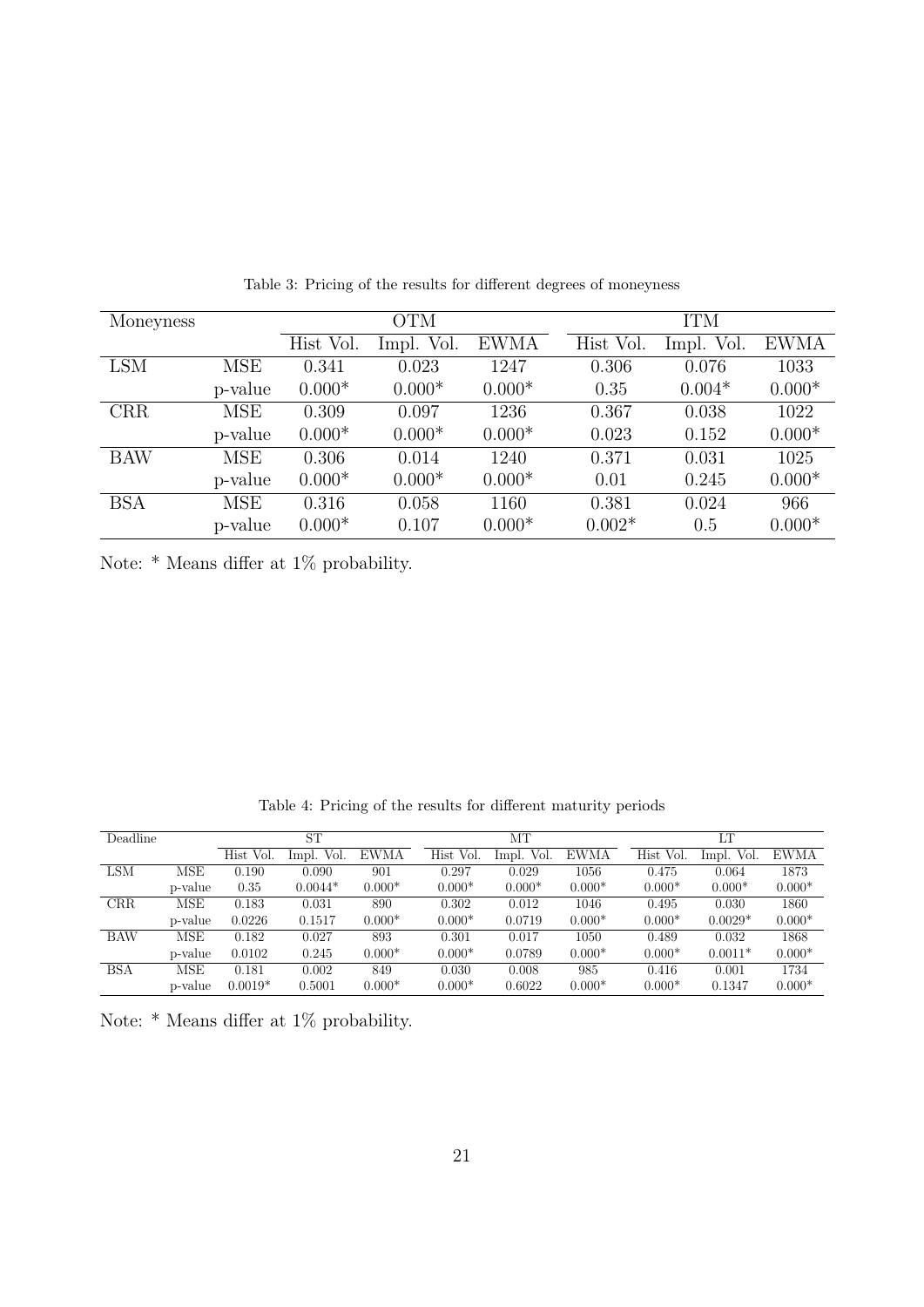<span id="page-21-0"></span>

| Maturity                       |            |            | Historical Volatility |            | Implied Volatility |            |            |            | <b>EWMA</b> |            |            |            |            |
|--------------------------------|------------|------------|-----------------------|------------|--------------------|------------|------------|------------|-------------|------------|------------|------------|------------|
|                                |            | <b>LSM</b> | <b>BIN</b>            | <b>BAW</b> | <b>BSA</b>         | <b>LSM</b> | <b>BIN</b> | <b>BAW</b> | <b>BSA</b>  | <b>LSM</b> | <b>BIN</b> | <b>BAW</b> | <b>BSA</b> |
| Jan                            | <b>MSE</b> | 0.484      | 0.497                 | 0.496      | 0.507              | 0.020      | 0.005      | 0.005      | 0.003       | 832        | 825        | 827        | 788        |
|                                | p-value    | $0.000*$   | $0.000*$              | $0.000*$   | $0.000*$           | 0.576      | 0.973      | 0.978      | 0.998       | $0.000*$   | $0.000*$   | $0.000*$   | $0.000*$   |
| Fev                            | MSE        | 0.505      | 0.509                 | 0.509      | 0.523              | 0.002      | 0.004      | 0.004      | 0.003       | 1113       | 1096       | 1101       | 1042       |
|                                | P-value    | $0.001*$   | $0.000*$              | $0.000*$   | $0.000*$           | 0.929      | 0.997      | 0.998      | 0.999       | $0.000*$   | $0.000*$   | $0.000*$   | $0.000*$   |
| Mar                            | <b>MSE</b> | 0.616      | 0.646                 | 0.645      | 0.659              | 0.002      | 0.005      | 0.005      | 0.003       | 1685       | 1672       | 1678       | 1582       |
|                                | P-value    | 0.073      | 0.023                 | 0.022      | 0.011              | 0.962      | 0.999      | 0.999      | 1           | $0.000*$   | $0.000*$   | $0.000*$   | $0.000*$   |
| Abr                            | MSE        | 0.349      | 0.342                 | 0.344      | 0.345              | 0.001      | 0.006      | 0.005      | 0.003       | 2061       | 2032       | 2041       | 1899       |
|                                | P-value    | 0.999      | $\mathbf{1}$          |            |                    | 0.997      | 0.999      | 0.999      | 1           | $0.000*$   | $0.000*$   | $0.000*$   | $0.000*$   |
| May                            | MSE        | 0.312      | 0.296                 | 0.295      | 0.290              | 0.002      | 0.001      | 0.001      | 0.008       | 2496       | 2482       | 2494       | 2301       |
|                                | p-value    | 0.143      | 0.766                 | 0.726      | 0.985              | 0.064      | 0.532      | 0.484      | 0.887       | $0.000*$   | $0.000*$   | $0.000*$   | $0.000*$   |
| Jun                            | <b>MSE</b> | 0.130      | 0.120                 | 0.120      | 0.121              | 0.002      | 0.007      | 0.006      | 0.004       | 2115       | 2082       | 2090       | 1937       |
|                                | p-value    | 0.735      | 0.926                 | 0.936      | 0.975              | 0.967      | 0.998      | 0.998      | 0.999       | $0.000*$   | $0.000*$   | $0.000*$   | $0.000*$   |
| Jul                            | MSE        | 0.107      | 0.009                 | 0.009      | 0.009              | 0.001      | 0.008      | 0.007      | 0.005       | 1408       | 1398       | 1402       | 1322       |
|                                | p-value    | 0.101      | 0.425                 | 0.453      | 0.692              | 0.638      | 0.93       | 0.94       | 0.991       | $0.000*$   | $0.000*$   | $0.000*$   | $0.000*$   |
| $\overline{\text{A}}\text{go}$ | MSE        | 0.107      | 0.104                 | 0.105      | 0.108              | 0.002      | 0.007      | 0.006      | 0.004       | 1184       | 1169       | 1172       | 1099       |
|                                | p-value    | 0.99       | 1                     |            |                    | 0.935      | 0.996      | 0.997      | 0.999       | $0.000*$   | $0.000*$   | $0.000*$   | $0.000*$   |
| Set                            | MSE        | 0.166      | 0.175                 | 0.175      | 0.188              | 0.002      | 0.001      | 0.009      | 0.006       | 597        | 577        | 578        | 555        |
|                                | p-value    | 0.501      | 0.275                 | 0.272      | 0.169              | 0.926      | 0.99       | 0.991      | 0.999       | $0.000*$   | $0.000*$   | $0.000*$   | $0.000*$   |
| Out                            | <b>MSE</b> | 0.294      | 0.305                 | 0.303      | 0.320              | 0.005      | 0.002      | 0.002      | 0.001       | 1096       | 1087       | 1091       | 1021       |
|                                | p-value    | $0.000*$   | $0.000*$              | $0.000*$   | $0.000*$           | $0.000*$   | 0.022      | 0.017      | 0.322       | $0.000*$   | $0.000*$   | $0.000*$   | $0.000*$   |
| <b>Nov</b>                     | MSE        | 0.295      | 0.309                 | 0.308      | 0.318              | 0.002      | 0.008      | 0.008      | 0.005       | 540        | 530        | 531        | 510        |
|                                | p-value    | $0.000*$   | $0.000*$              | $0.000*$   | $0.000*$           | 0.2954     | 0.91       | 0.913      | 0.992       | $0.000*$   | $0.000*$   | $0.000*$   | $0.000*$   |
| Dec                            | MSE        | 0.412      | 0.420                 | 0.418      | 0.426              | 0.001      | 0.006      | 0.006      | 0.003       | 702        | 693        | 694        | 664        |
|                                | p-value    | $0.000*$   | $0.000*$              | $0.000*$   | $0.000*$           | 0.212      | 0.853      | 0.856      | 0.989       | $0.000*$   | $0.000*$   | $0.000*$   | $0.000*$   |

Table 5: Pricing of the results for different maturities of futures contract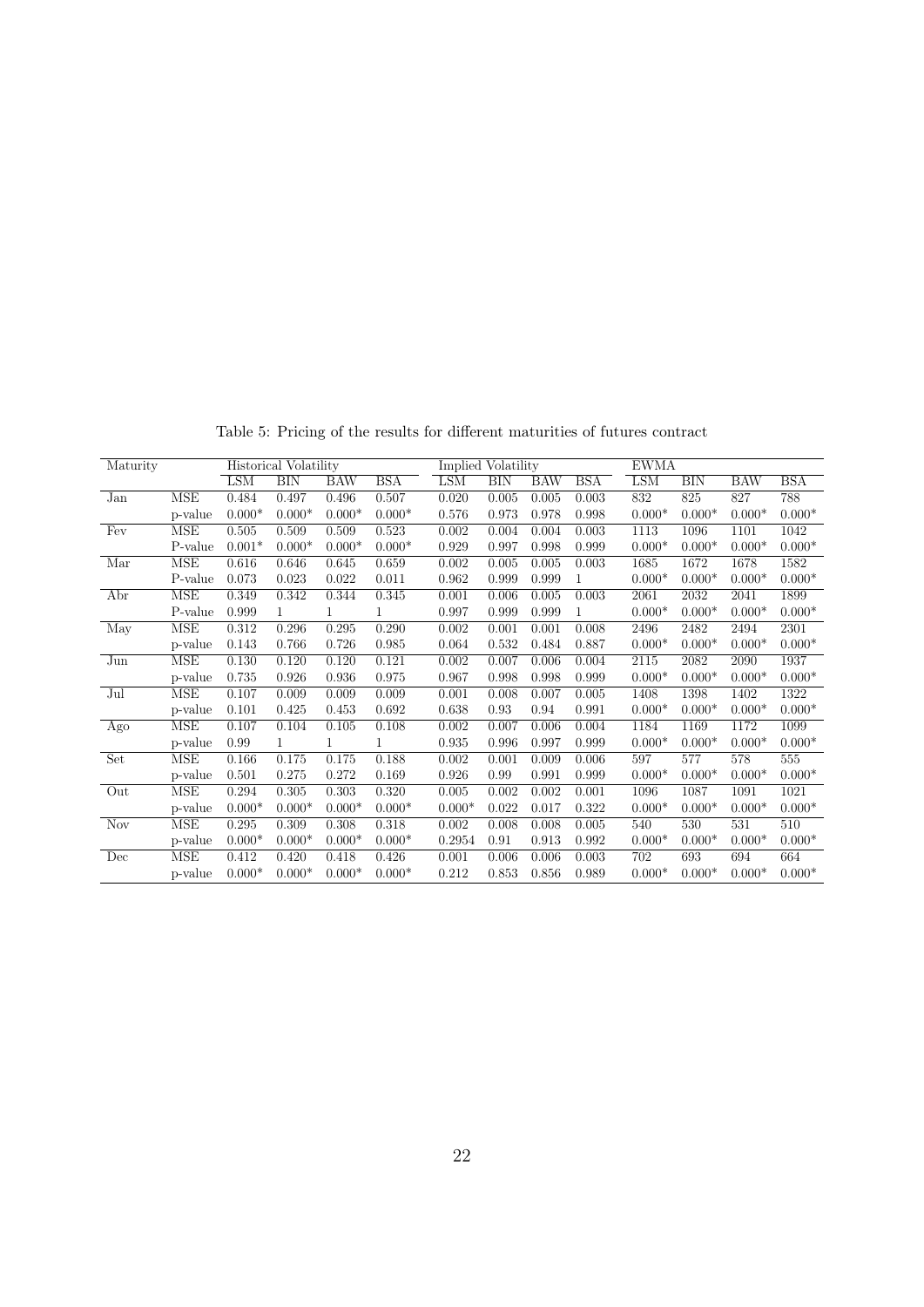## 6. Conclusion

Option models can be useful to managers who face many uncertainties and high risk, and have embedded managerial flexibilities in their line of business, such as feeder cattle producers. Among others, the beef producer has the option to switch the market where his product is sold (spot or futures markets) and also the flexibility to buy financial put options in the futures market. Both these options can be used to minimize risk.

In this paper we analyse these two options and compare, in the second case, with the premium values obtained in the Brazilian stock exchange. We analyze the adherence of feeder cattle put options premiums traded in the Brazilian BMF&Bovespa derivatives market with the theoretical prices determined by classical models in the literature: Longstaff and Schwartz, Barone-Adesi and Whaley, Bjerksund and Stensland and Cox, Ross and Rubinstein.

The results confirm that the real switch option is an important tool for value maximization and protection against uncertainties faced by the cattle rancher. Moreover, the results indicate that depending on the sample strata, the theoretical models have equal distributions, which shows that their prices do not differ significantly. The main changes are due to the use of different volatility extraction methods, whereas the use of different pricing models slightly alters the results. Furthermore, it was observed that for implied volatility, the mean square error of the models was close to zero, indicating that the market is trading their prices to a level close to what the classics models indicate as fair price. It is also clear that the best performance in pricing options were obtained using implied volatility. Regarding the pricing models, the best performance was of that of the approach of the Bjerksund and Stensland model.

Note that the production activity of feeder cattle is characterized by a standardized product market and with low entry barriers. High profitability in any giver cycle will attract new producers to the business, which will eventually increase supply and depress prices. Thus, feeder cattle producers can benefit from the use of the risk management instruments discussed in this article in order to reduce risk and increase profits, or even choosing the optimal time to exit the market. Our results may also be of interest to public and private agencies involved in monitoring, planning, determining public policies, decision-making and industry analysis in order to foster the sustainable evolution of feeder cattle production in Brazil

While in this article we adopted the widely used Geometric Brownian Motion stochastic diffusion model to mimic price uncertainty, suggestions for future research in this area could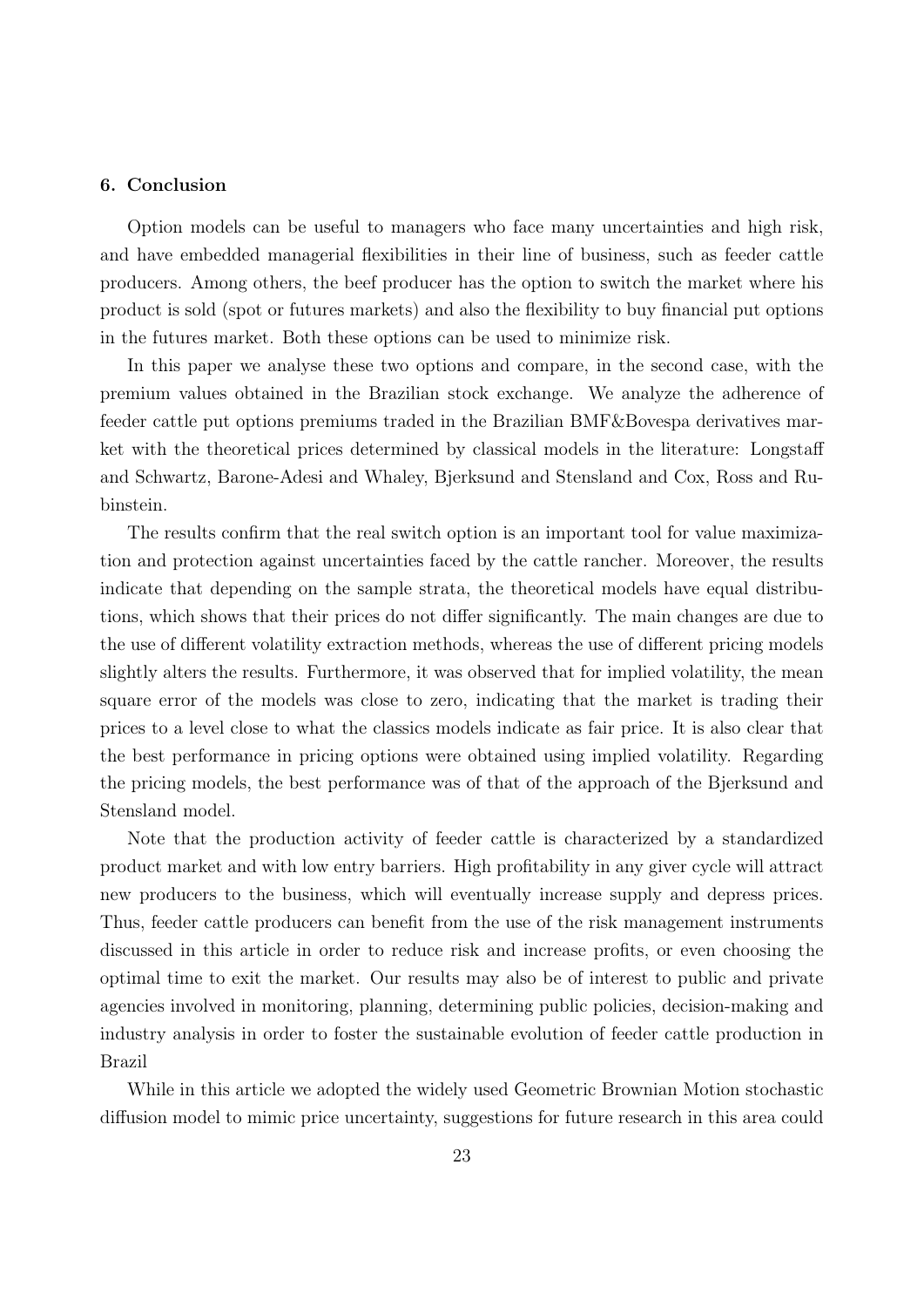involve different stochastic price models, such as Mean Reverting Models, which may be appropriate for some types of commodities, also include the impact of transaction cost on the value of the value of the switch option.

# References

- <span id="page-23-14"></span>Albanese, C. and Campolieti, G. (2006), Advanced derivatives pricing and risk management: theory, tools and hands-on programming application, Academic Press.
- <span id="page-23-11"></span>Barbieri, R. S., Carvalho, J. B. d. and Sabbag, O. J. (2016), 'Economic viability analysis of feedlot beef cattle', Interações (Campo Grande) 17(3), 357–369.
- <span id="page-23-7"></span>Barone-Adesi, G. and Whaley, R. E. (1987), 'Efficient analytic approximation of american option values', The Journal of Finance  $42(2)$ , 301-320.
- <span id="page-23-4"></span>Bastian-Pinto, C. d. L., Ramos, A. P. S., de Magalhães Ozorio, L. and Brandão, L. E. T. (2015), 'Uncertainty and flexibility in the brazilian beef livestock sector: the value of the confinement option', Brazilian Business Review 12(6), 100.
- <span id="page-23-8"></span>Bjerksund, P. and Stensland, G. (1993), 'Closed-form approximation of american options', Scandinavian Journal of Management 9, S87–S99.
- <span id="page-23-6"></span>Black, F. (1976), 'The pricing of commodity contracts', Journal of financial economics 3(1), 167–179.
- <span id="page-23-3"></span>Black, F. and Scholes, M. (1973), 'The pricing of options and corporate liabilities', The journal of political economy pp. 637–654.
- <span id="page-23-13"></span>BM&FBovespa (2017), 'Opções sobre futuro de boi gordo'. URL: www.bmfbovespa.com.br/lumis/portal/file/fileDownload
- <span id="page-23-12"></span>Caetano, R. N. d. (2014), Períodos Ótimos de Comercialização do Boi Gordo no Paraná. 2012. 74 f, PhD thesis, Dissertação (Mestrado)–Curso de Ciências Veterinárias, Departamento de Setor de Ciências Agrárias, Universidade Federal do Paraná, Curitiba, 2012. Disponível em:< http://dspace. c3sl. ufpr. br/dspace/handle/1884/30319>. Acesso em: 09 mar.
- <span id="page-23-0"></span>CEPEA/UPS (2016), 'Centro de estudos avançados em economia aplicada da usp'. URL: http://www.cepea.esalq.usp.br/
- <span id="page-23-9"></span>Clemente, F. and Mattos, L. B. d. (2011), 'Precificação de opções sobre contratos futuros de boi gordo na bmef: análise dos modelos binomial e black e scholes', Revista Economia e Desenvolvimento 10(1).
- <span id="page-23-10"></span>Correa, A. C. M., Leão, I. A., Araújo, L. T., Soares, L. A. and Souza, W. A. (2014), 'Avaliação dos preços do boi gordo no estado de goiás: Análise da trajetória de 2008 a 2012/price evaluation of beef cattle in the state of goiás, brazil from 2008 to 2012', Revista em Agronegócio e Meio Ambiente 7(3), 613.
- <span id="page-23-5"></span>Cox, J. C., Ross, S. A. and Rubinstein, M. (1979), 'Option pricing: A simplified approach', Journal of financial Economics 7(3), 229–263.
- <span id="page-23-2"></span>Cunha, C., Medeiros, J. and Wander, A. (2014), 'Use of real options to evaluate a beef cattle feedlot', CEP 74, 970.
- <span id="page-23-15"></span>Ederington, L. H. and Guan, W. (2000), 'Why are those options smiling?', Univ. of Oklahoma Center for Financial Studies Working Paper .
- <span id="page-23-1"></span>Farhi, M. (2016), 'Derivativos financeiros: hedge, especulação e arbitragem', Economia e Sociedade 8(2), 93– 114.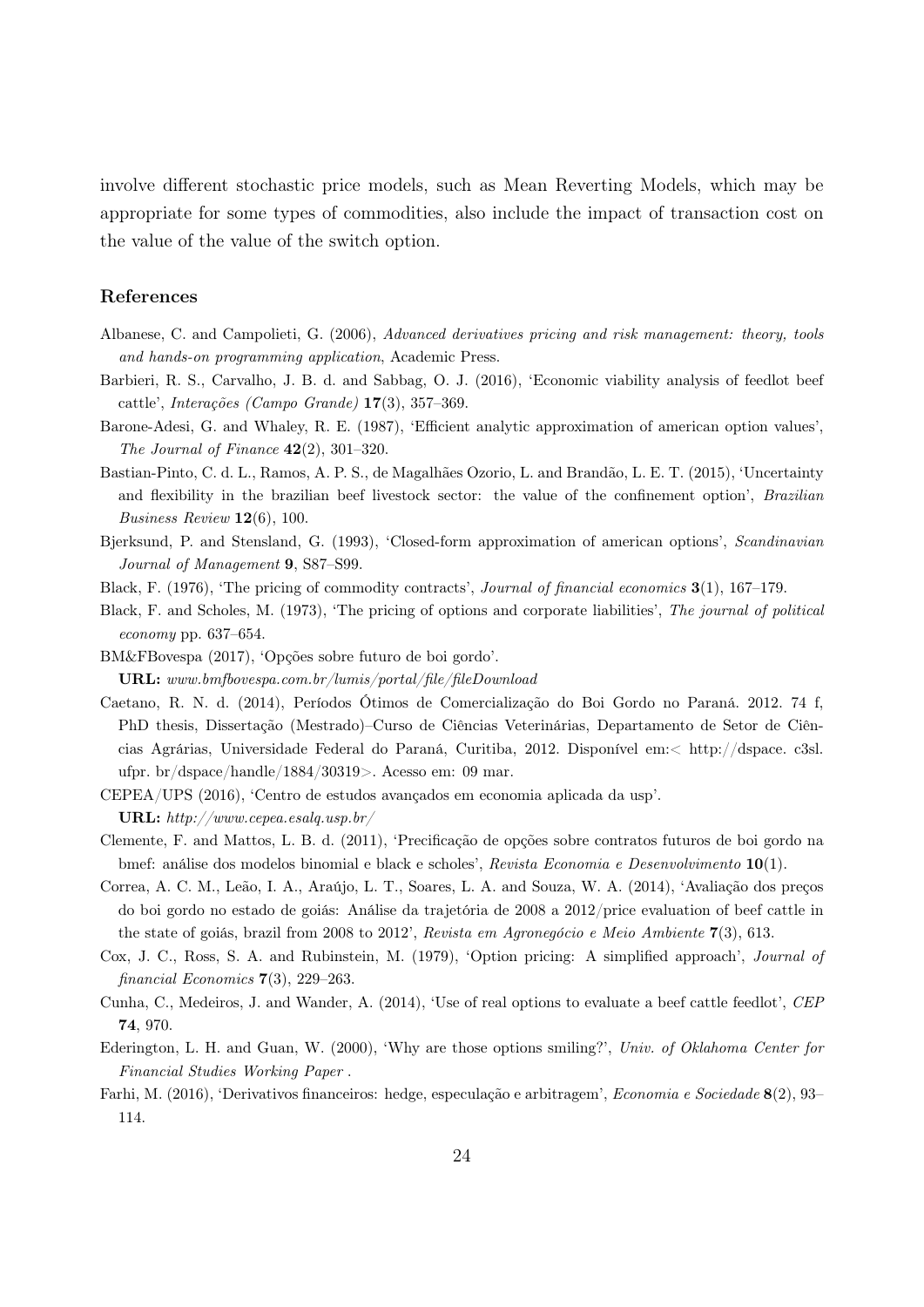- <span id="page-24-3"></span>Fernandes, G., Maia, V. M. and Gomes, L. L. (2015), 'Application of real options theory in the evaluation of swine biogas storage', Revista de Gestão, Finanças e Contabilidade 5(2), 5.
- <span id="page-24-6"></span>Fraga, G. J. and Neto, W. A. d. S. (2016), 'Eficiência no mercado futuro de commodity: evidências empíricas.', Revista Econômica do Nordeste 42(1), 125–137.
- <span id="page-24-7"></span>Guerra, R. R., de Freitas, C. A. and Dörr, A. C. (2013), 'A efetividade do hedge para o mercado de boi gordo nas praças do rio grande do sul', Revista Eletrônica em Gestão, Educação e Tecnologia Ambiental 11(11), 2462–2478.
- <span id="page-24-19"></span><span id="page-24-11"></span>Haug, E. (1998), 'The complete guide to option pricing equations'.
- Hoffmann, R. (2006), 'Estatística para economistas. 4<sup>a</sup>', Edição revisada e ampliada. São Paulo.
- <span id="page-24-12"></span><span id="page-24-0"></span>Hull, J. C. (2006), Options, futures, and other derivatives, Pearson Education India.
- Lanari, C. S., Souza, A. and Duque, J. L. (1999), Desvios em relação ao modelo de black & scholes: estudos relacionados à volatilidade dos ativos subjacentes às opções, in 'XIX ENEGEP-Encontro Nacional de Engenharia de Produção, V International Congress of Industrial Engineering e III Encontro de Engenharia de Produção da UFRJ', pp. 1–14.
- <span id="page-24-1"></span>Lima, I. S., Lima, G. and Pimentel, R. C. (2007), 'Curso de mercado financeiro: tópicos especiais', São Paulo: Atlas .
- <span id="page-24-10"></span>Longstaff, F. A. and Schwartz, E. S. (2001), 'Valuing american options by simulation: a simple least-squares approach', Review of Financial studies 14(1), 113–147.
- <span id="page-24-18"></span>Luccas, A. (2007), Modelo de Precificação do Opções com Saltos: Análise Econométrica do modelo de KOU no Mercado Acionário Brasileiro, PhD thesis, Dissertação (Mestrado em Administração)–Faculdade de Economia, Administração e Contabilidade da Universidade de São Paulo, São Paulo.
- <span id="page-24-16"></span><span id="page-24-15"></span>Malz, A. M. (2000), 'Do implied volatilities provide early warning of market stress?'.
- Mattos, L. B. d., Lima, J. E. d. and Lirio, V. S. (2009), 'Integração espacial de mercados na presença de custos de transação: um estudo para o mercado de boi gordo em minas gerais e são paulo', Revista de Economia e Sociologia Rural 47(1), 249–274.
- <span id="page-24-13"></span>Medeiros, A. and Montevechi, J. (2005), 'Modelagem da equação de previsão do preço da arroba de boi gordo através da regressão linear múltipla', XII SIMPEP–Bauru, SP, Brasil 7.
- <span id="page-24-4"></span>Merton, R. C. (1973), 'Theory of rational option pricing', The Bell Journal of economics and management science pp. 141–183.
- <span id="page-24-17"></span>Mikoszewki, R. (2003), Precificação de opções de compra no mercado brasileiro: uma abordagem relativa de método numérico frente ao modelo de Black& Scholes, PhD thesis, Dissertação (Mestrado em Administração)–Universidade Federal do Paraná, Curitiba.
- <span id="page-24-2"></span>Myers, S. C. (1977), 'Determinants of corporate borrowing', Journal of financial economics  $5(2)$ , 147–175.
- <span id="page-24-9"></span>Pereira, A. C., de Carvalho, F. M. A. and da Conceição, J. C. P. (2015), 'Evolução e desempenho da política de contratos de opção de venda para mercados agrícolas.', Revista de Economia e Agronegócio–REA 3(4).
- <span id="page-24-5"></span>Pontes, T. T. et al. (2013), 'Precificação de opções sobre contratos futuros de boi gordo na bm&bovespa: um estudo das volatilidades.'.
- <span id="page-24-8"></span>Sachs, R. C. C. and Pinatti, E. (2015), 'Análise do comportamento dos preços do boi gordo e do boi magro na pecuária de corte paulista, no período de 1995 a 2006.', Revista de Economia e Agronegócio–REA 5(3).
- <span id="page-24-14"></span>Santos, A. H. G. d. and Aguiar, D. R. (2015), 'Análise dos fatores determinantes da viabilidade de implan-